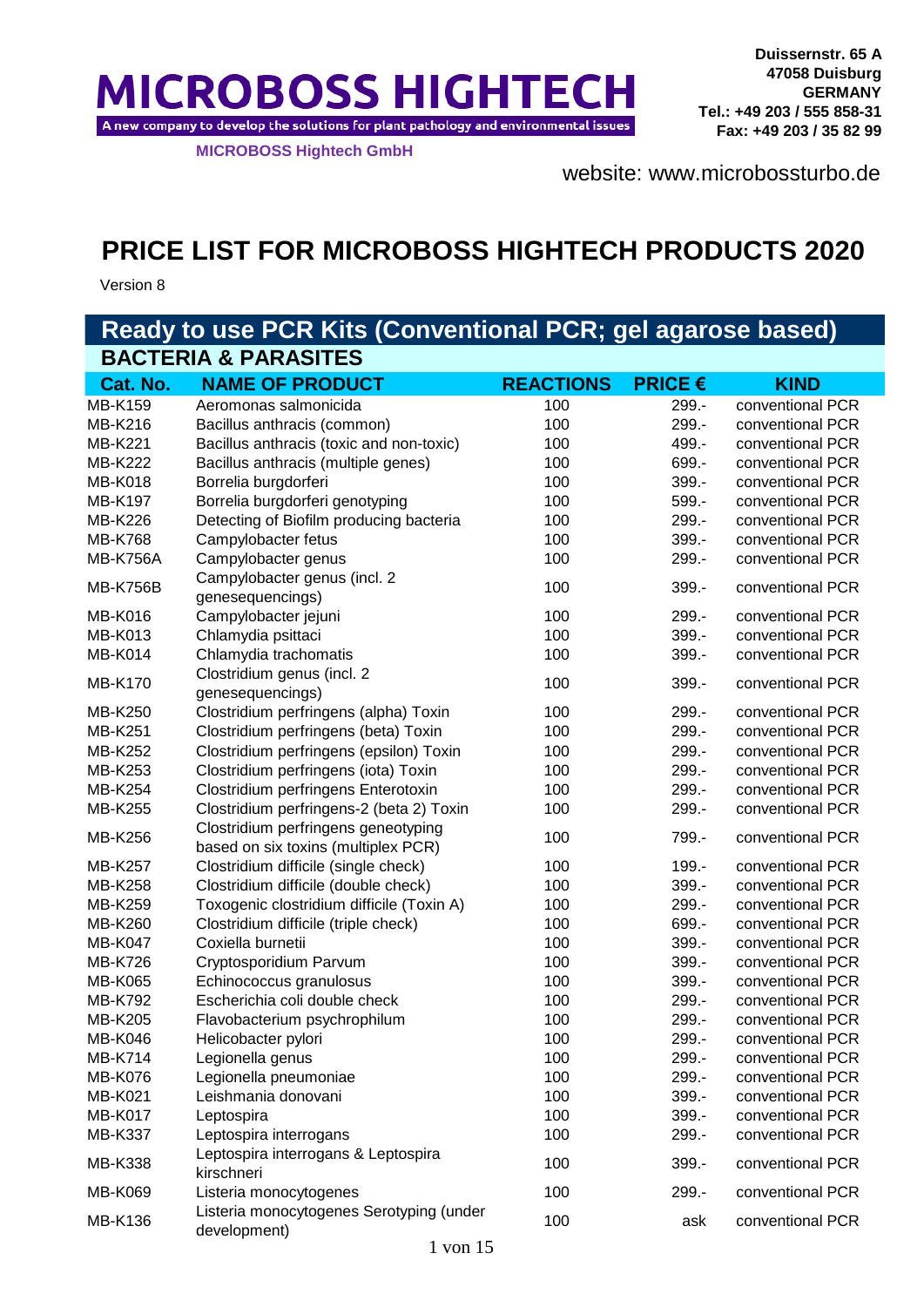| Cat. No.                         | <b>NAME OF PRODUCT</b>                                            | <b>REACTIONS</b> | <b>PRICE €</b> | <b>KIND</b>      |
|----------------------------------|-------------------------------------------------------------------|------------------|----------------|------------------|
| <b>MB-K760</b>                   | Mycobacterium avium (subsp. avium)                                | 100              | 499.-          | conventional PCR |
| <b>MB-K032</b>                   | Mycobacterium avium (subsp.<br>paratuberculosis) DOUBLE CHECK     | 100              | 599.-          | conventional PCR |
|                                  | Mycobacterium avium (subsp.                                       |                  |                |                  |
| <b>MB-K731</b>                   | paratuberculosis) SINGLE CHECK<br>(IS900)                         | 100              | 399.-          | conventional PCR |
|                                  | Mycobacterium avium sp paratuberculosis                           |                  |                |                  |
| MB-K346                          | (genotyping 1, II and III)                                        | 100              | 699.-          | conventional PCR |
| <b>MB-K033</b>                   | Mycobacterium bovis                                               | 100              | 399.-          | conventional PCR |
| <b>MB-K341</b>                   | Identification of Mycobacterium bovis BCG                         | 100              | 399.-          | conventional PCR |
|                                  | Differentiate between Mycobacterium                               |                  |                |                  |
| MB-K343                          | bovis BCG and Mycobacterium (strict                               | 100              | 499.-          | conventional PCR |
|                                  | sense /non BCG)                                                   |                  |                |                  |
| <b>MB-K038</b>                   | Mycobacterium complex (to differentiate<br>between TB and non-TB) | 100              | 499.-          | conventional PCR |
| <b>MB-K155</b>                   | Mycobacterium genavense (incl. 1                                  | 100              | 399.-          | conventional PCR |
| <b>MB-K718</b>                   | genesequencing)<br>Mycobacterium genus                            | 100              | 499.-          | conventional PCR |
| <b>MB-K008</b>                   | Mycoplasma agalactiae                                             | 100              | 299.-          | conventional PCR |
| <b>MB-K118</b>                   | Mycoplasma alkalescens                                            | 100              | 299.-          | conventional PCR |
| <b>MB-K048</b>                   | Mycoplasma bovigenitalium                                         | 100              | 299.-          | conventional PCR |
| <b>MB-K119</b>                   | Mycoplasma bovirhinis                                             | 100              | 299.-          | conventional PCR |
| <b>MB-K002</b>                   | Mycoplasma bovis                                                  | 100              | 299.-          | conventional PCR |
| <b>MB-K156</b>                   | Mycoplasma conjunctivae                                           | 100              | 299.-          | conventional PCR |
| <b>MB-K041</b>                   | Mycoplasma felis                                                  | 100              | 399.-          | conventional PCR |
| <b>MB-K006</b>                   | Mycoplasma gallisepticum                                          | 100              | 199.-          | conventional PCR |
| <b>MB-K001</b>                   | Mycoplasma genus in cell culture                                  | 100              | 399.-          | conventional PCR |
| <b>MB-K010</b>                   | Mycoplasma hyopneumoniae                                          | 100              | 299.-          | conventional PCR |
| <b>MB-K009</b>                   | Mycoplasma hyorhinis                                              | 100              | 299.-          | conventional PCR |
| <b>MB-K004</b>                   | Mycoplasma iowae                                                  | 100              | 199.-          | conventional PCR |
|                                  | Mycoplasma meleagridis                                            | 100              | 199.-          | conventional PCR |
| <b>MB-K005</b><br><b>MB-K003</b> | Mycoplasma mycoidis                                               | 100              | 299.-          | conventional PCR |
| <b>MB-K766</b>                   |                                                                   | 100              | 299.-          |                  |
|                                  | Mycoplasma mycoides cluster                                       |                  |                | conventional PCR |
| <b>MB-K767</b>                   | Mycoplasma mycoides & agalactiae multi                            | 100              | 399.-          | conventional PCR |
| <b>MB-K007</b>                   | Mycoplasma synoviae                                               | 100              | 199.-          | conventional PCR |
| <b>MB-K116</b>                   | Neospira caninum                                                  | 100              | 399.-          | conventional PCR |
| <b>MB-K751</b>                   | Pasteurella multocida                                             | 100              | 299.-          | conventional PCR |
| <b>MB-K752</b>                   | Pasteurella multocida (Toxigenic)                                 | 100              | 299.-          | conventional PCR |
| <b>MB-K081</b>                   | Renibacterium salmoninarum                                        | 100              | 299.-          | conventional PCR |
| <b>MB-K713</b>                   | Rickettsia rickettsii                                             | 100              | 299.-          | conventional PCR |
| <b>MB-K732A</b>                  | Salmonella sp. 100                                                | 100              | 299.-          | conventional PCR |
| MB-K732B                         | Salmonella sp. 1000                                               | 1000             | 2500.-         | conventional PCR |
| <b>MB-K154</b>                   | Salmonella enteritidis                                            | 100              | 299.-          | conventional PCR |
| <b>MB-K157</b>                   | Salmonella typhimurium                                            | 100              | 299.-          | conventional PCR |
| MB-K741                          | Shigella (Shigellas dysenteriae)                                  | 100              | 199.-          | conventional PCR |
| <b>MB-K791</b>                   | Staphylococcus aureus                                             | 100              | 199.-          | conventional PCR |
| <b>MB-K790</b>                   | Staphylococcus genus                                              | 100              | 299.-          | conventional PCR |
| <b>MB-K176</b>                   | Streptococcus genus                                               | 100              | 299.-          | conventional PCR |
| <b>MB-K178</b>                   | Streptococcus agalactiae (Group B<br>Streptococcus)               | 100              | 199.-          | conventional PCR |
| <b>MB-K070</b>                   | Taylorella equigenitalis                                          | 100              | 399.-          | conventional PCR |
| MB-K023                          | Toxoplasma gondii                                                 | 100              | 399.-          | conventional PCR |
| <b>MB-K708</b>                   | Yersinia enterocolitica                                           | 100              | 199.-          | conventional PCR |
| <b>MB-K206</b>                   | Yersinia ruckeri                                                  | 100              | 299.-          | conventional PCR |
| MB-K243                          | Enterobacter sakazakii                                            | 100              | 299.-          | conventional PCR |
| <b>MB-K245</b>                   | E. coli strain of recent outbreak (O104:H4)                       | 100              | 399.-          | conventional PCR |
|                                  |                                                                   |                  |                |                  |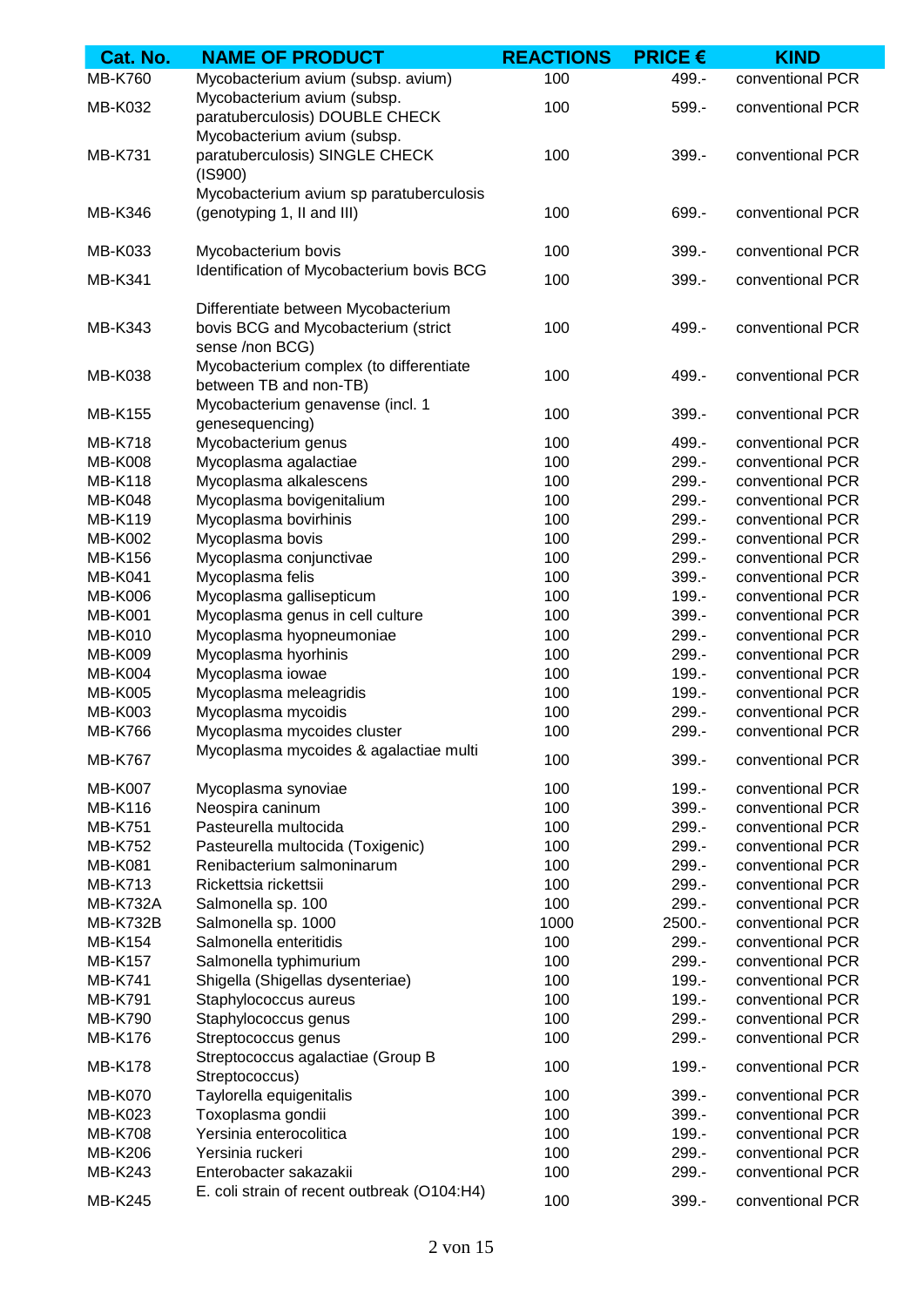| Cat. No. | <b>NAME OF PRODUCT</b>                                      | <b>REACTIONS</b> | <b>PRICE <math>\epsilon</math></b> | <b>KIND</b>      |
|----------|-------------------------------------------------------------|------------------|------------------------------------|------------------|
| MB-K246  | Unknown bacteria in samples (including 3<br>genesequencing) | 100              | $399 -$                            | conventional PCR |
| MB-K247  | Multilocus sequence typing of Borrelia<br>burgdorferi       | 20               | $599 -$                            | conventional PCR |
| MB-K291  | Bartonella genus                                            | 100              | $299 -$                            | conventional PCR |
| MB-K328  | Pasteurella multocida genotype B:2                          | 100              | $199 -$                            | conventional PCR |
| MB-K329  | Pasteurella multocida genotype A,B,D,E,F                    | 100              | $399 -$                            | conventional PCR |
| MB-K330  | Pasteurella multocida and mannheimia<br>haemolytica         | 100              | $299 -$                            | conventional PCR |
| MB-K399  | Tritrichomonas foetus                                       | 100              | $299 -$                            | conventional PCR |

## **Fungi**

| <b>NAME OF PRODUCT</b>                                                                 | <b>REACTIONS</b>              | <b>PRICE <math>\epsilon</math></b> | <b>KIND</b>      |
|----------------------------------------------------------------------------------------|-------------------------------|------------------------------------|------------------|
| Aspergillus fumigatus (incl. 2<br>genesequencings)                                     | 100                           | $299. -$                           | conventional PCR |
| Candida albicans                                                                       | 100                           | $299. -$                           | conventional PCR |
| Candida albicans + Aspergillus fumigatus                                               | 100                           | $399 -$                            | conventional PCR |
| Candida albicans + Aspergillus fumigatus<br>+ Fusarium                                 | 100                           | $499 -$                            | conventional PCR |
| <b>Fusarium</b>                                                                        | 100                           | $299 -$                            | conventional PCR |
| Multiplex PCR for detection of different<br>Candida strains: C. albicans, C. glabrata, | 100                           | $599 -$                            | conventional PCR |
| Candida tropicalis                                                                     | 100                           | $399 -$                            | conventional PCR |
| Candida glabrata                                                                       | 100                           | $399 -$                            | conventional PCR |
| Candida dubliniesis                                                                    | 100                           | $399 -$                            | conventional PCR |
| Cryptococcus neoformans                                                                | 100                           | $199 -$                            | conventional PCR |
| Fusarium spp.                                                                          | 100                           | $299 -$                            | conventional PCR |
| Trichothecene-producing Fusarium spp.                                                  | 100                           | $299 -$                            | conventional PCR |
| Fumonisin-producing Fusarium spp.                                                      | 100                           | 299.-                              | conventional PCR |
|                                                                                        | C. tropicalis, C. Dubliniesis |                                    |                  |

### **DNA-viruses**

| Cat. No.       | <b>NAME OF PRODUCT</b>                                                  | <b>REACTIONS</b> | <b>PRICE <math>\epsilon</math></b> | <b>KIND</b>      |
|----------------|-------------------------------------------------------------------------|------------------|------------------------------------|------------------|
| <b>MB-K115</b> | Avian Infectious Laryngotracheitis (ILT)                                | 100              | $399 -$                            | conventional PCR |
| <b>MB-K074</b> | Avian Polyoma virus (APV) for parrots &<br>birds                        | 100              | $399 -$                            | conventional PCR |
| <b>MB-K124</b> | Avian Polyoma Virus and feather disease:<br><b>MULTIPLEX SINGLE PCR</b> | 100              | $599 -$                            | conventional PCR |
| <b>MB-K114</b> | Bovine Herpes Virus (BHV-1)                                             | 100              | $399 -$                            | conventional PCR |
| MB-K169        | Canine Adeno Virus 1 (CAV-1)                                            | 100              | $399 -$                            | conventional PCR |
| <b>MB-K150</b> | Canine Adeno Virus 2 (CAV-2)                                            | 100              | $399 -$                            | conventional PCR |
| MB-K093        | <b>Canine Herpes Virus</b>                                              | 100              | $399 -$                            | conventional PCR |
| <b>MB-K151</b> | Canine Parvovirus (CPV)                                                 | 100              | $399 -$                            | conventional PCR |
| MB-K132        | Chicken Anaemia Virus                                                   | 100              | $399 -$                            | conventional PCR |
| <b>MB-K066</b> | Duck Virus Enteritis (DVE)                                              | 100              | $399. -$                           | conventional PCR |
| MB-K092        | Equine Herpes Virus 1+4 (Multiplex Single<br>PCR)                       | 100              | 499.-                              | conventional PCR |
| <b>MB-K096</b> | Feline Herpes Virus (FHV)                                               | 100              | $299 -$                            | conventional PCR |
| <b>MB-K172</b> | Feline Leukemia Virus (FeLV)                                            | 100              | $399 -$                            | conventional PCR |
| <b>MB-K173</b> | Feline Panleukopenia Virus                                              | 100              | $399 -$                            | conventional PCR |
| MB-K120        | FOWL POX (Poultry)                                                      | 100              | $399 -$                            | conventional PCR |
| MB-K123        | Koi Herpes Virus (KHV)                                                  | 100              | 299.-                              | conventional PCR |
| MB-K345        | Lumpy-skin disease virus                                                | 100              | $399 -$                            | conventional PCR |
| <b>MB-K168</b> | Pigeon Circovirus                                                       | 100              | $399. -$                           | conventional PCR |
| <b>MB-K711</b> | <b>Poricine Circovirus 2</b>                                            | 100              | $399 -$                            | conventional PCR |
| <b>MB-K134</b> | <b>Porcine Parvovirus</b>                                               | 100              | $399. -$                           | conventional PCR |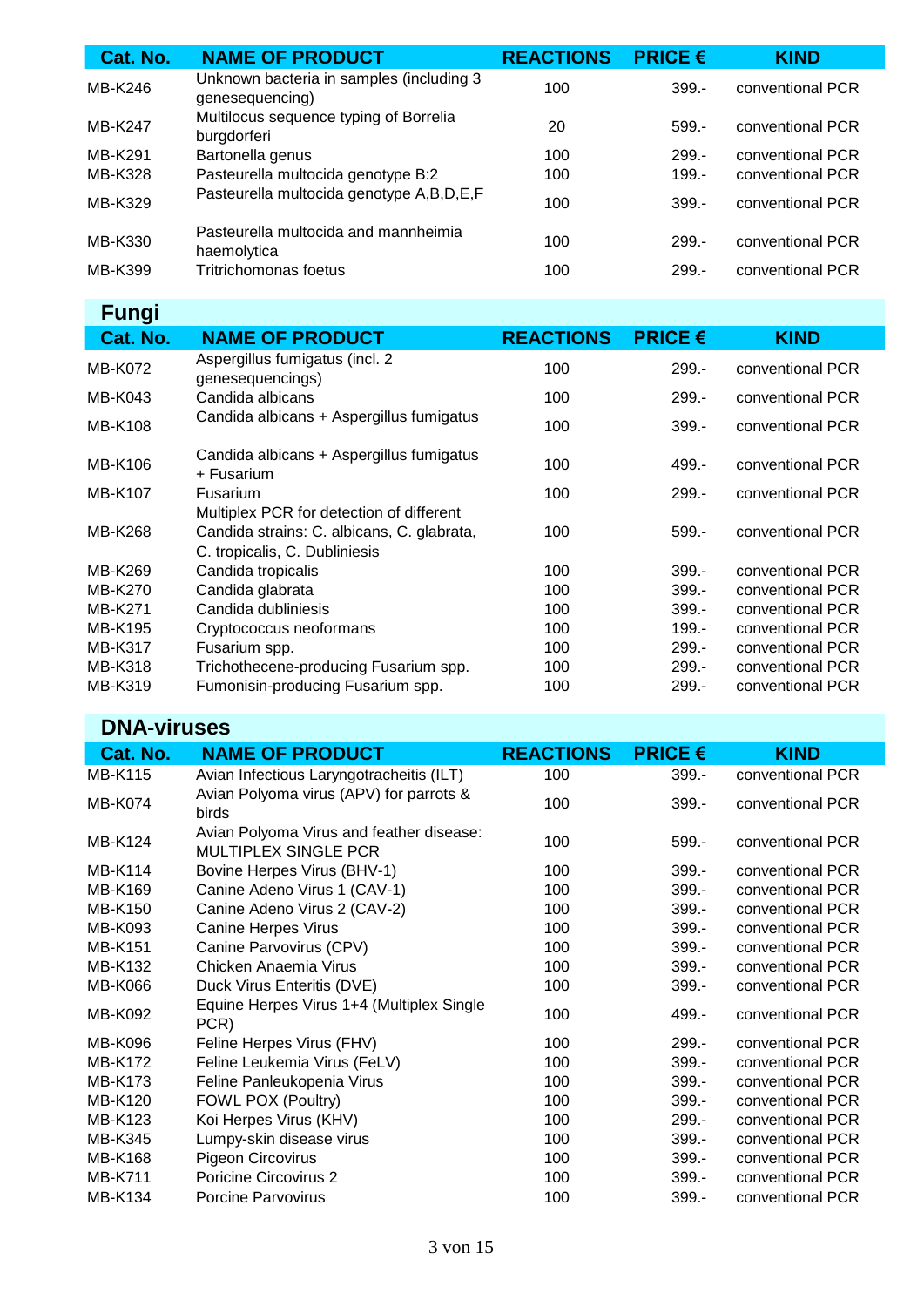| Cat. No. | <b>NAME OF PRODUCT</b>                                                  | REACTIONS PRICE $\epsilon$ |         | <b>KIND</b>      |
|----------|-------------------------------------------------------------------------|----------------------------|---------|------------------|
| MB-K073  | Pistticane Beak and Feather disease virus<br>(PBFD for parrots & birds) | 100                        | $399 -$ | conventional PCR |
| MB-K265  | <b>Ovine Herpes Virus-2</b>                                             | 100                        | $399 -$ | conventional PCR |

| <b>Blood Parasites</b> |                           |                  |                                    |                  |
|------------------------|---------------------------|------------------|------------------------------------|------------------|
| Cat. No.               | <b>NAME OF PRODUCT</b>    | <b>REACTIONS</b> | <b>PRICE <math>\epsilon</math></b> | <b>KIND</b>      |
| <b>MB-K097</b>         | Anaplasma phagocytophilum | 100              | $399 -$                            | conventional PCR |
| MB-K078                | Babesia bovis             | 100              | $399 -$                            | conventional PCR |
| MB-K719                | Babesia caballi           | 100              | $399. -$                           | conventional PCR |
| MB-K720                | Babesia equi              | 100              | $399 -$                            | conventional PCR |
| MB-K793                | Babesia genus             | 100              | $399 -$                            | conventional PCR |
| MB-K022                | Babesia gibsoni           | 100              | $399 -$                            | conventional PCR |
| MB-K750                | Theileria annulata        | 100              | $499. -$                           | conventional PCR |
| MB-K753                | Theileria genus           | 100              | $399 -$                            | conventional PCR |
| MB-K261                | Trypanosoma evansi        | 100              | $299. -$                           | conventional PCR |
| MB-K262                | Trypanosoma               | 100              | $299. -$                           | conventional PCR |

### **Species - specific tests**

| Cat. No.       | <b>NAME OF PRODUCT</b>                                                                                            | <b>REACTIONS</b> | <b>PRICE €</b> | <b>KIND</b>      |
|----------------|-------------------------------------------------------------------------------------------------------------------|------------------|----------------|------------------|
| MB-K020        | <b>DNA Birdsexing</b>                                                                                             | 100              | 299.-          | conventional PCR |
| <b>MB-K082</b> | DNA Birdsexing (crane)                                                                                            | 100              | 399.-          | conventional PCR |
| <b>MB-K083</b> | DNA Birdsexing (falcon)                                                                                           | 100              | ask            | conventional PCR |
| <b>MB-K171</b> | <b>Ostrich Sexing</b>                                                                                             | 100              | 299.-          | conventional PCR |
| MB-K024        | Identification of species-specific DNA<br>(bovine)                                                                | 100              | 299.-          | conventional PCR |
| <b>MB-K027</b> | Identification of species-specific DNA<br>(buffalo)                                                               | 100              | 299.-          | conventional PCR |
| <b>MB-K035</b> | Identification of species-specific DNA<br>(buffalo&cow)                                                           | 100              | 499.-          | conventional PCR |
| <b>MB-K705</b> | Identification of species-specific DNA<br>(camels)                                                                | 100              | 299.-          | conventional PCR |
| <b>MB-K704</b> | Identification of canine-specific DNA<br>(dogs)                                                                   | 100              | 399.-          | conventional PCR |
| <b>MB-K703</b> | Identification of species-specific DNA<br>(cats) (including 1 genesequencing)                                     | 100              | 399.-          | conventional PCR |
| <b>MB-K028</b> | Identification of species-specific DNA<br>(chicken)                                                               | 100              | 299.-          | conventional PCR |
| MB-K030        | Identification of species-specific DNA<br>(fish)                                                                  | 100              | 299.-          | conventional PCR |
| MB-K603        | Identification of species-specific DNA<br>(horses) (including 1 genesequencing)                                   | 100              | 399.-          | conventional PCR |
| MB-K026        | Identification of species-specific DNA<br>(ovine)                                                                 | 100              | 299.-          | conventional PCR |
| MB-K029        | Identification of species-specific DNA<br>(porcine)                                                               | 100              | 299.-          | conventional PCR |
| MB-K079        | Identification of turkey specific DNA                                                                             | 100              | 299.-          | conventional PCR |
| <b>MB-K198</b> | DNA Birdsexing verification test<br>Microboss Barcode(avian):Ready to use                                         | 100              | 399.-          | conventional PCR |
| MB-K362        | PCR kit for barcoding birds + 10 free<br>genesequencings                                                          | 100              | 399.-          | conventional PCR |
| MB-K363        | Microboss Barcode(avian): Ready to use<br>PCR kit for barcoding birds containing<br>genesequencing solutions      | 100              | $399 -$        | conventional PCR |
| <b>MB-K364</b> | Microboss barcode (mammals): Ready to<br>use PCR Kit for barcoding mammals + 10<br>free genesequencings           | 100              | 399.-          | conventional PCR |
| MB-K365        | Microboss barcode (mammals): Ready to<br>use PCR kit for barcoding mammals<br>containing genesequencing solutions | 100              | 399.-          | conventional PCR |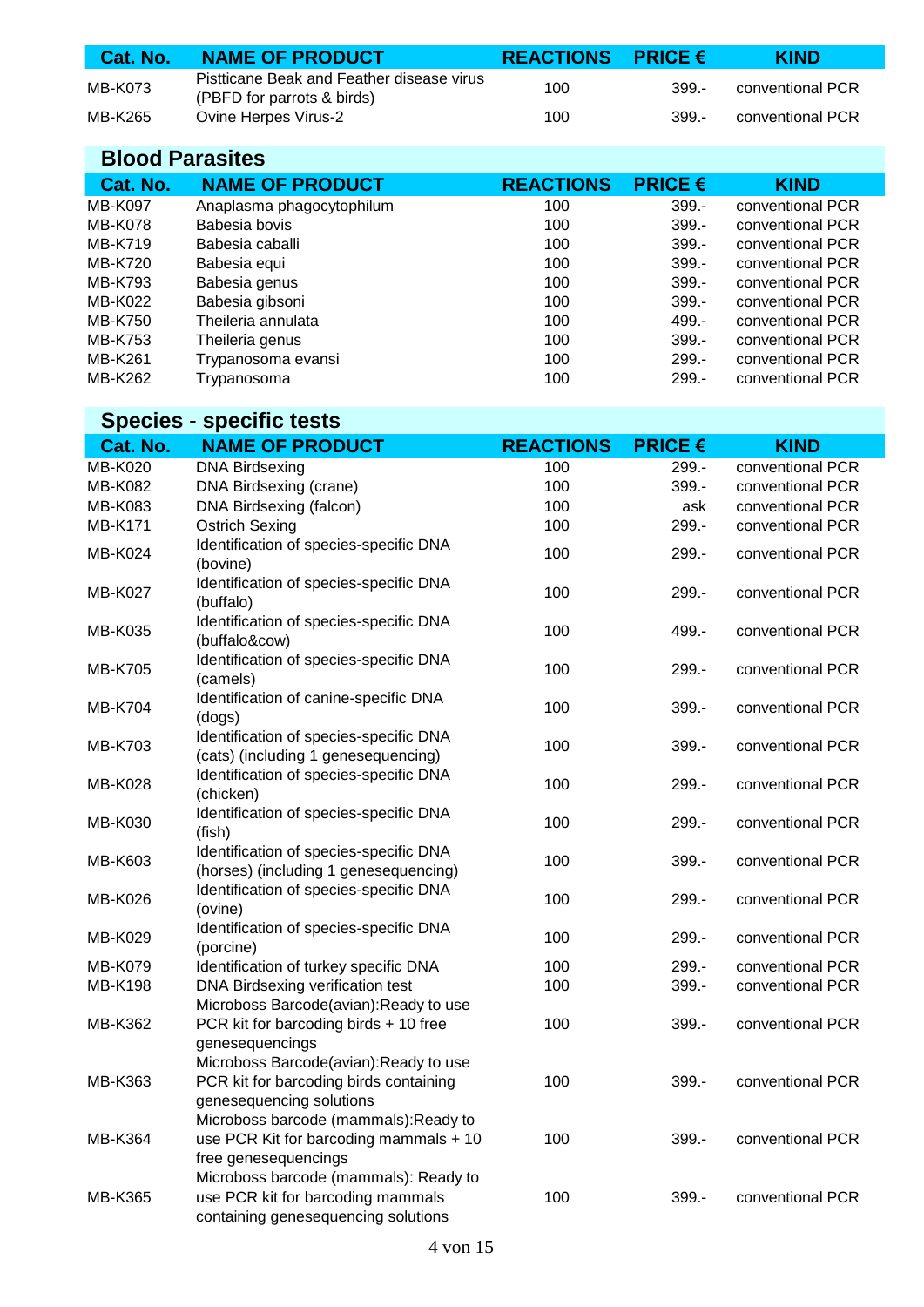| Cat. No.       | <b>NAME OF PRODUCT</b>                                                                                      | <b>REACTIONS</b> | <b>PRICE <math>\epsilon</math></b> | <b>KIND</b>      |
|----------------|-------------------------------------------------------------------------------------------------------------|------------------|------------------------------------|------------------|
| MB-K366        | Microboss barcode (fish): Ready to use<br>PCR Kit for barcoding fish + 10 free<br>genesequencings           | 100              | $399 -$                            | conventional PCR |
| MB-K367        | Microboss barcode (fish): Ready to use<br>PCR Kit for barcoding fish containing<br>genesequencing solutions | 100              | $399 -$                            | conventional PCR |
| MB-K299        | Bovine sexing                                                                                               | 100              | $299. -$                           | conventional PCR |
| <b>MB-K368</b> | Mammal-DNA specific PCR kit                                                                                 | 100              | $199 -$                            | conventional PCR |
| MB-K369        | <b>Genotyping Knockout Mice</b>                                                                             | 100              | $199 -$                            | conventional PCR |
| MB-K370        | Genotyping Knockout Mice incl. DNA<br><b>Isolation kit</b>                                                  | 100              | $249 -$                            | conventional PCR |

### **RNA – Viruses**

| Cat. No.        | <b>NAME OF PRODUCT</b>                                                                                                                     | <b>REACTIONS</b> | <b>PRICE <math>\epsilon</math></b> | <b>KIND</b>      |
|-----------------|--------------------------------------------------------------------------------------------------------------------------------------------|------------------|------------------------------------|------------------|
| <b>MB-K333A</b> | Fluhunter: Avian Influenza H5 (one step)                                                                                                   | 100              | 499.-                              | conventional PCR |
| <b>MB-K332A</b> | Fluhunter: Avian Influenza H7 (one step)                                                                                                   | 100              | 499.-                              | conventional PCR |
| <b>MB-K331A</b> | Fluhunter: Avian Influenza virus H9 (one<br>step)                                                                                          | 100              | 499.-                              | conventional PCR |
| <b>MB-K177A</b> | Fluhunter: Avian Influenza virus H5, H7                                                                                                    | 100              | 699.-                              | conventional PCR |
| <b>MB-K127A</b> | Fluhunter: Avian Influenza virus H5, N1,<br>H7 and H9                                                                                      | 100              | 999.-                              | conventional PCR |
| <b>MB-K127B</b> | Fluhunter: Avian Influenza virus H5, H7,<br>H9 incl. 15 genesequencings                                                                    | 100              | 1599.-                             | conventional PCR |
| <b>MB-K122D</b> | Fluhunter: Influenza virus H3N2                                                                                                            | 100              | 599.-                              | conventional PCR |
| <b>MB-K413</b>  | Fluhunter: Influenza virus N1                                                                                                              | 100              | $599. -$                           | conventional PCR |
| <b>MB-K769</b>  | Fluhunter: Avian Influenza virus H9 incl. 2<br>genesequencings                                                                             | 100              | 999.-                              | conventional PCR |
| <b>MB-K122A</b> | Fluhunter: Avian Influenza virus H9, H5,<br>N <sub>1</sub>                                                                                 | 100              | 899.-                              | conventional PCR |
| <b>MB-K122B</b> | Fluhunter: Avian Influenza virus H9, H5,<br>N1 incl. 2 sequencings                                                                         | 100              | 999.-                              | conventional PCR |
| <b>MB-K122C</b> | Fluhunter: Avian Influenza virus H9, H5,<br>N1 incl. 15 genesequencings                                                                    | 100              | 1499.-                             | conventional PCR |
| <b>MB-K123B</b> | Fluhunter: Ready to use avian influenza<br>virus H5N1 : human only incl. 2 free<br>sequencings DUPLEX PCR DOUBLE<br><b>CHECK</b>           | 100              | 999.-                              | conventional PCR |
| <b>MB-K199</b>  | Avian Reo Virus                                                                                                                            | 100              | 499.-                              | conventional PCR |
| <b>MB-K111</b>  | <b>Bluetongue Virus BTV</b>                                                                                                                | 100              | 699.-                              | conventional PCR |
| <b>MB-K174</b>  | Bovine Leukemia Virus (pro DNA)                                                                                                            | 100              | 499.-                              | conventional PCR |
| <b>MB-K131</b>  | Bovine Parainfluenza Virus Type 3 BPIV3                                                                                                    | 100              | $599. -$                           | conventional PCR |
| <b>MB-K064</b>  | Bovine respiratory syncytial virus                                                                                                         | 100              | 699.-                              | conventional PCR |
| <b>MB-K059</b>  | Bovine viral diarrhoea virus BVDV                                                                                                          | 100              | 499.-                              | conventional PCR |
| <b>MB-K764</b>  | Bovine viral diarrhoea virus 1 and 2<br>(Genotyping)                                                                                       | 100              | 699.-                              | conventional PCR |
| <b>MB-K031</b>  | Canine distemper Virus                                                                                                                     | 100              | 499.-                              | conventional PCR |
| <b>MB-K735B</b> | Classical swine fever virus CSFV<br>DOUBLE CHECK + Pestivirus CSFV,<br>BVDV, BDV + Classic swine fever virus +<br>2 genesequencing         | 100              | 1199.-                             | conventional PCR |
| <b>MB-K347</b>  | Fluhunter: Detection of 15 H Subtypes of<br>avian influenza viruses H1, H2, H3, H4,<br>H5, H6, H7, H8, H9, H10, H11, H12, H13,<br>H14, H15 | 100              | 1299.-                             | conventional PCR |
| <b>MB-K348</b>  | Fluhunter: Detection of 9 N subtypes of<br>avian influenza virus N1 to N9                                                                  | 100              | 999.-                              | conventional PCR |
| MB-K349         | Detection of 15 H subtypes and 9 N<br>subtypes of avian influenza virus                                                                    | 100              | ask                                | conventional PCR |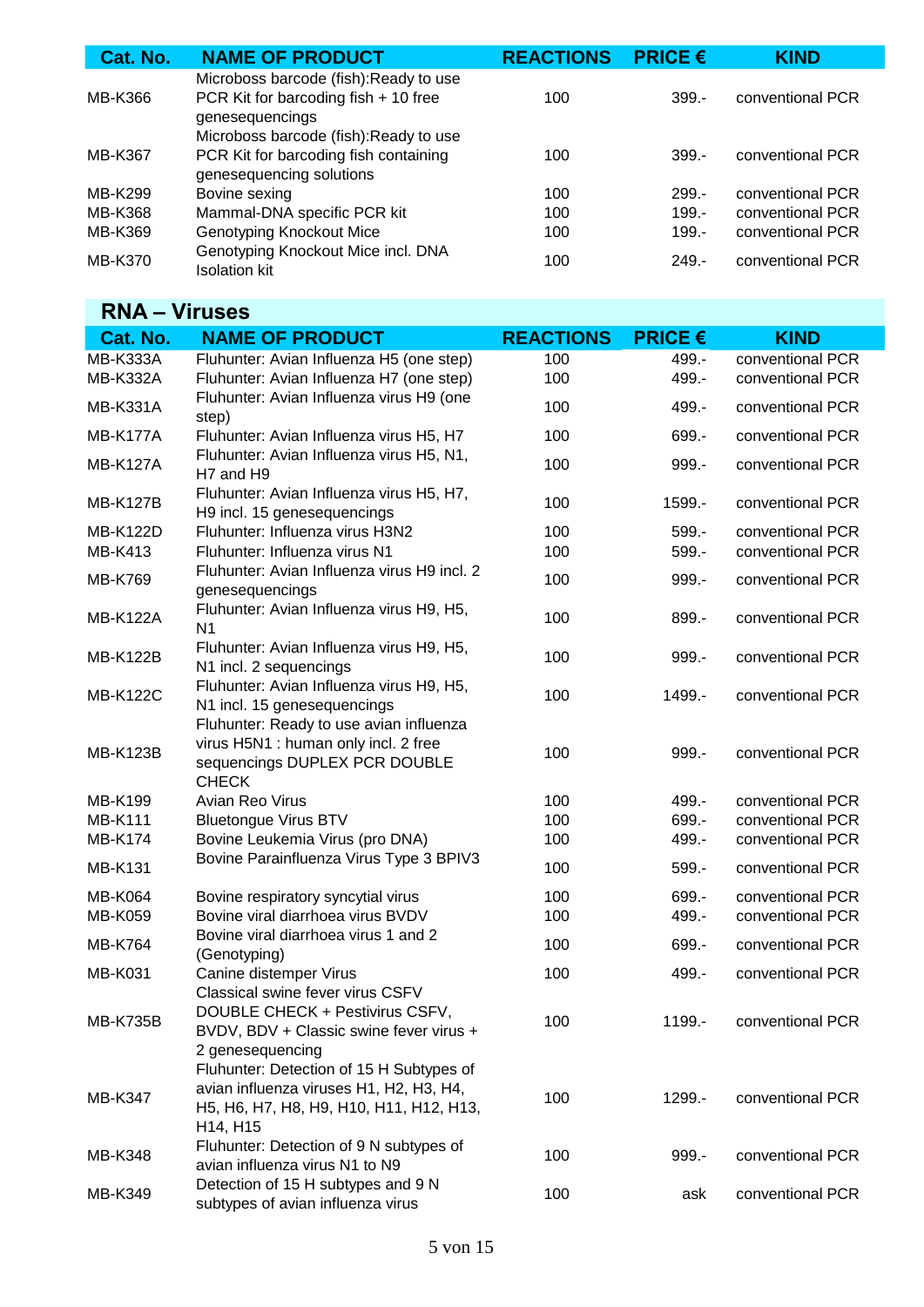| Cat. No.        | <b>NAME OF PRODUCT</b>                                                                                                                                                                                     | <b>REACTIONS</b> | <b>PRICE €</b> | <b>KIND</b>      |
|-----------------|------------------------------------------------------------------------------------------------------------------------------------------------------------------------------------------------------------|------------------|----------------|------------------|
| MB-K350         | Fluhunter: Detection of equine influenza<br>virus H3N8                                                                                                                                                     | 100              | $599. -$       | conventional PCR |
| MB-K351         | Fluhunter: Detection of equine influenza<br>virus H7                                                                                                                                                       | 100              | $599. -$       | conventional PCR |
| MB-K803         | Feline Calicivirus FCV                                                                                                                                                                                     | 100              | 499.-          | conventional PCR |
| <b>MB-K200</b>  | FIP (Feline infectious peritonitis virus)                                                                                                                                                                  | 100              | 499.-          | conventional PCR |
| MB-K729         | Foot-and-mouth-disease FMD                                                                                                                                                                                 | 100              | 599.-          | conventional PCR |
| MB-K149         | Foot-and-mouth-disease FMD genotyping:<br>O, A, C, asia1                                                                                                                                                   | 100              | 599.-          | conventional PCR |
| <b>MB-K223</b>  | Foot-and-mouth-disease FMD triple check                                                                                                                                                                    | 100              | 999.-          | conventional PCR |
| <b>MB-K121</b>  | Infectious Bursal disease IBDV Gumboro<br>disease                                                                                                                                                          | 100              | 699.-          | conventional PCR |
| <b>MB-K746</b>  | H1N1 of swine origin circulating in swine<br>(single check) This assay should be used<br>to detect H1N1 of swine origin in the<br>samples of animals like pigs. This assay<br>cannot detect recently outbr | 100              | 799.-          | conventional PCR |
| <b>MB-K203A</b> | Fluhunter: Influenza A virus (one step)                                                                                                                                                                    | 100              | 599.-          | conventional PCR |
| <b>MB-K203B</b> | Fluhunter: Influenza A virus incl. 2<br>genesequencings                                                                                                                                                    | 100              | 699.-          | conventional PCR |
| MB-K303         | Fluhunter: Influenza H7                                                                                                                                                                                    | 100              | 599.-          | conventional PCR |
| <b>MB-K734A</b> | Mosquito borne flaviviruses (Universal<br>solution)                                                                                                                                                        | 100              | 899.-          | conventional PCR |
| <b>MB-K734B</b> | Mosquito borne flaviviruses (Universal<br>solution) +10 genesequencings                                                                                                                                    | 100              | 1299.-         | conventional PCR |
| <b>MB-K734C</b> | Mosquito borne flaviviruses (Universal<br>solution) +30 genesequencings                                                                                                                                    | 100              | 1999.-         | conventional PCR |
| <b>MB-K734D</b> | Mosquito borne flaviviruses (Universal<br>solution) +70 genesequencings                                                                                                                                    | 100              | 2899.-         | conventional PCR |
| MB-K230         | Fluhunter: Genotyping of Influenza<br>Viruses H3, H4, H8, H9, H12, H14                                                                                                                                     | 100              | 799.-          | conventional PCR |
| <b>MB-K231</b>  | Fluhunter: Genotyping of Influenza<br>Viruses H1, H2, H5, H6, H12                                                                                                                                          | 100              | 799.-          | conventional PCR |
| <b>MB-K232</b>  | Fluhunter: Genotyping of Influenza<br>Viruses H7, H10, H15                                                                                                                                                 | 100              | 799.-          | conventional PCR |
| MB-K233         | Fluhunter: Genotyping of Influenza<br>Viruses H9, H11, H13, H16                                                                                                                                            | 100              | 799.-          | conventional PCR |
| <b>MB-K234</b>  | Fluhunter: Genotyping of all Influenza<br>Viruses H1, H2, H3, H4, H5, H6, H7, H8,<br>H9, H10, H11, H12, H13, H14, H15, H16                                                                                 | 100              | 1499.-         | conventional PCR |
| <b>MB-K049</b>  | Newcastle Disease NDV poultry                                                                                                                                                                              | 100              | 699.-          | conventional PCR |
| <b>MB-K229</b>  | Pestes des petit ruminants PPR                                                                                                                                                                             | 100              | 799.-          | conventional PCR |
| <b>MB-K042</b>  | PRRSV (porcine reproductive and<br>respiratory syndrome virus)                                                                                                                                             | 100              | $599. -$       | conventional PCR |
| MB-K077A        | <b>Rabies Virus</b>                                                                                                                                                                                        | 100              | 799.-          | conventional PCR |
| <b>MB-K077B</b> | Rabies Virus (incl. 5 genesequencings)                                                                                                                                                                     | 100              | 899.-          | conventional PCR |
| <b>MB-K060</b>  | Rotavirus                                                                                                                                                                                                  | 100              | 599.-          | conventional PCR |
| MB-K249         | Sandfly fever sicilian virus                                                                                                                                                                               | 100              | 799.-          | conventional PCR |
| <b>MB-K034</b>  | Tick-borne encephalitis TBE (human)                                                                                                                                                                        | 100              | 899.-          | conventional PCR |
|                 | Universal Fluhunter 1: Universal PCR kit                                                                                                                                                                   |                  |                |                  |
| <b>MB-K334A</b> | for Matrix gene (M-gene) decoding and<br>detection of all Influenza viruses +<br>genesequencing chemicals included                                                                                         | 100              | 799.-          | conventional PCR |
|                 | Universal Fluhunter 1: Universal PCR kit                                                                                                                                                                   |                  |                |                  |
| <b>MB-K334B</b> | for Matrix gene (M-gene) of all Influenza<br>viruses + 10 genesequencings                                                                                                                                  | 100              | 1199.-         | conventional PCR |
| <b>MB-K410A</b> | West Nile Virus WNV                                                                                                                                                                                        | 100              | 799.-          | conventional PCR |
| <b>MB-K410B</b> | West Nile Virus WNV (incl. 2<br>genesequencings)                                                                                                                                                           | 100              | 899.-          | conventional PCR |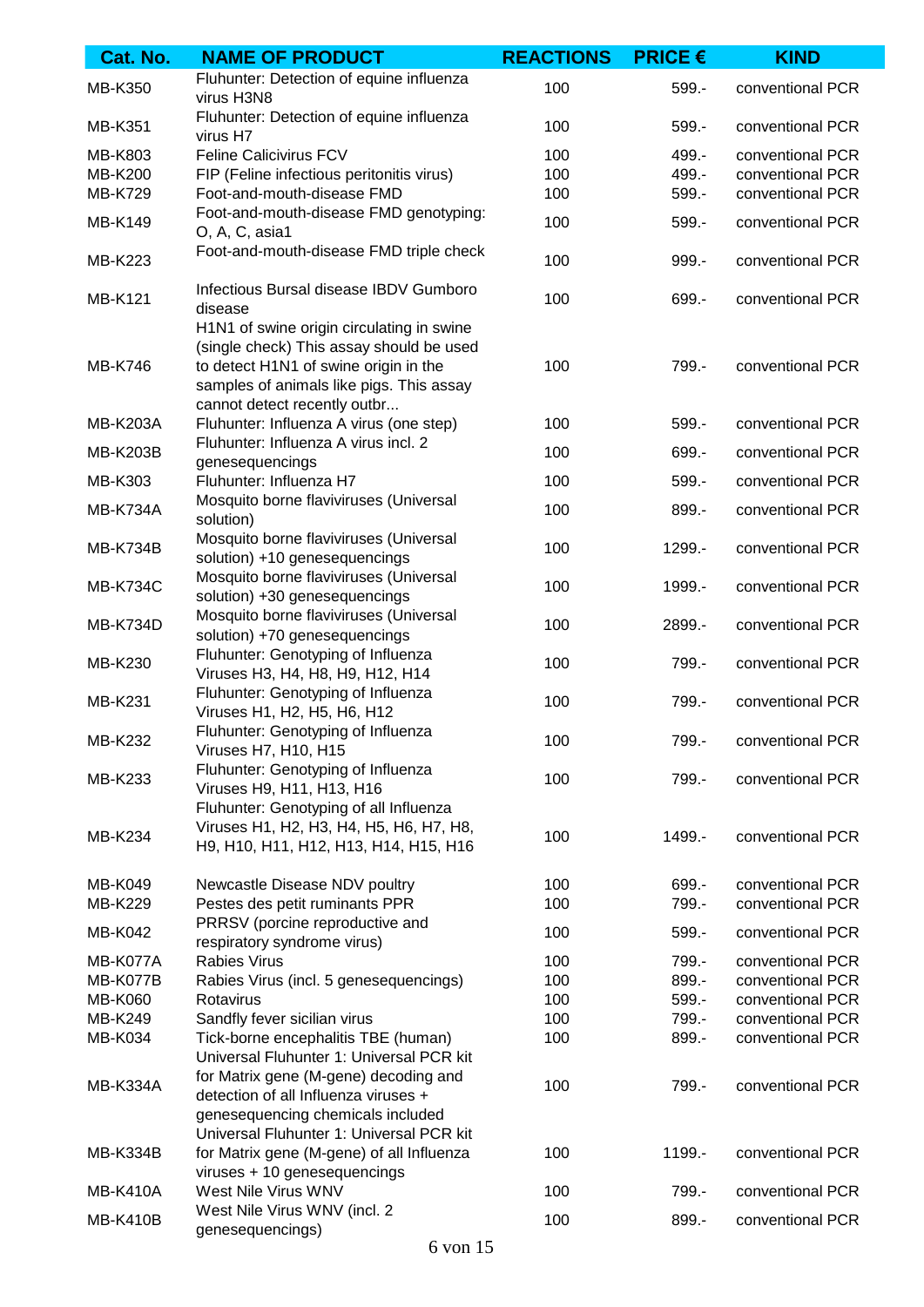| Cat. No.       | <b>NAME OF PRODUCT</b>                                                                                                                                                                                     | <b>REACTIONS</b> | <b>PRICE €</b> | <b>KIND</b>      |
|----------------|------------------------------------------------------------------------------------------------------------------------------------------------------------------------------------------------------------|------------------|----------------|------------------|
| MB-K267        | Arthropod-Borne Universal Flavivirus kit (It<br>detects Dengue virus, West nile virus,<br>JEV, TEBV, Yellow fever, St. Luis<br>Encephalitis Virus and other flaviviruses of<br>athropod like Mosquitoes an | 100              | 799.-          | conventional PCR |
| MB-K313        | Fluhunter: Ready to use PCR kit for H3N2<br>(lowa strain)                                                                                                                                                  | 100              | ask            | conventional PCR |
| MB-K354        | Fluhunter - Corona (Universal Kit) with 5<br>genesequencings                                                                                                                                               | 100              | $599. -$       | conventional PCR |
| <b>MB-K355</b> | Fluhunter - Corona (Universal Kit) with 25<br>genesequencings                                                                                                                                              | 100              | 799.-          | conventional PCR |
| <b>MB-K356</b> | Fluhunter-Corona Plus (Universal kit) with<br>5 genesequencings                                                                                                                                            | 100              | 699.-          | conventional PCR |
| <b>MB-K358</b> | Fluhunter-Corona Plus (Universal kit) with<br>50 genesequencings                                                                                                                                           | 100              | 999.-          | conventional PCR |
| <b>MB-K360</b> | Fluhunter Middle East SARS virus (Single<br>Check): Ready to use PCR Kit to detect<br>the middle east SARS virus                                                                                           | 100              | $499. -$       | conventional PCR |
| <b>MB-K361</b> | Fluhunter Middle East SARS virus (Double<br>Check): Ready to use PCR Kit to detect<br>the middle east SARS virus                                                                                           | 100              | 799.-          | conventional PCR |
| <b>MB-K315</b> | Ebola Virus Reston Strain                                                                                                                                                                                  | 100              | $599. -$       | conventional PCR |
| <b>MB-K314</b> | Ebola Virus Zaire Strain                                                                                                                                                                                   | 100              | 599.-          | conventional PCR |
| MB-K316        | Ebola Virus Sudan strain                                                                                                                                                                                   | 100              | $599 -$        | conventional PCR |
| MB-K 724       | Rift Valley Fever (genesequencing)                                                                                                                                                                         | 100              | ask            | conventional PCR |
| <b>MB-K730</b> | Rinderpest (free genesequencing)                                                                                                                                                                           | 100              | ask            | conventional PCR |
| <b>MB-K300</b> | Schmallenberg Virus (triple check)                                                                                                                                                                         | 100              | ask            | conventional PCR |
|                | <b>Biodefence Detection Products</b>                                                                                                                                                                       |                  |                |                  |
| Cat. No.       | <b>NAME OF PRODUCT</b>                                                                                                                                                                                     | <b>REACTIONS</b> | <b>PRICE €</b> | <b>KIND</b>      |
| MB-BIO001      | Francisella tularensis                                                                                                                                                                                     | 100              | ask            |                  |
| MB-BIO002      | Francisella tularensis and Francisella like                                                                                                                                                                | 100              | ask            |                  |

| <b>IVID-DIUUUZ</b> |                        | TUU | ask |  |
|--------------------|------------------------|-----|-----|--|
| MB-BIO004          | Rinderpest             | 100 | ask |  |
| MB-BIO005          | Foot and mouth disease | 100 | ask |  |
| MB-BIO006          | Coxiella burnetii      | 100 | ask |  |
| MB-BIO007          | Anthrax                | 100 | ask |  |
|                    |                        |     |     |  |

#### **Education**

| Cat. No. | <b>NAME OF PRODUCT</b>                           | REACTIONS PRICE $\epsilon$ |       | <b>KIND</b> |  |
|----------|--------------------------------------------------|----------------------------|-------|-------------|--|
| EDU03    | Detection of pathogenic bacteria<br>(Salmonella) | 100                        | 199.- |             |  |

### **Molecular Antibiotic Resistant Test**

| Cat. No.        | <b>NAME OF PRODUCT</b>                                                              | <b>REACTIONS</b> | <b>PRICE <math>\epsilon</math></b> | <b>KIND</b>      |
|-----------------|-------------------------------------------------------------------------------------|------------------|------------------------------------|------------------|
| <b>MB-K080A</b> | <b>MRSA Methicillin-resistant</b><br>Staphylococcus aureus with internal<br>control | 100              | $399 -$                            | conventional PCR |
| <b>MB-K080B</b> | MRSA with two internal controls:<br>Staphylococcus and Staphylococcus<br>aureus     | 100              | 699 -                              | conventional PCR |

| <b>Multiplex PCR</b> |                                                   |                  |                                    |                  |  |
|----------------------|---------------------------------------------------|------------------|------------------------------------|------------------|--|
| Cat. No.             | <b>NAME OF PRODUCT</b>                            | <b>REACTIONS</b> | <b>PRICE <math>\epsilon</math></b> | <b>KIND</b>      |  |
| <b>MB-K738A</b>      | Mycoplasma synoviae + Mycoplasma<br>gallisepticum | 100              | 499 -                              | conventional PCR |  |
| <b>MB-K738B</b>      | Mycoplasma synoviae + Mycoplasma<br>gallisepticum | 100              | ask                                | conventional PCR |  |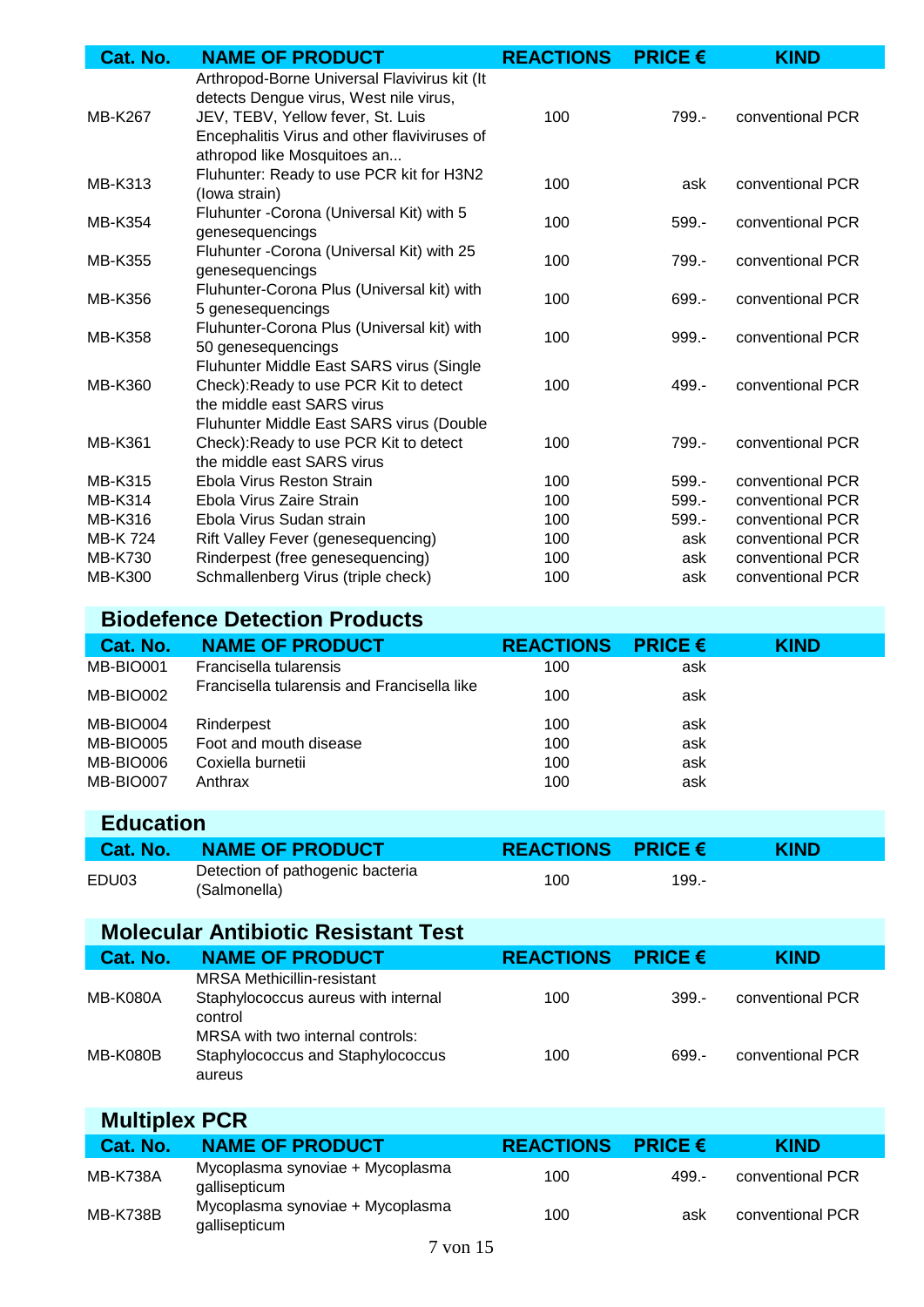| Cat. No.       | <b>NAME OF PRODUCT</b>                                 | REACTIONS PRICE $\epsilon$ |       | <b>KIND</b>      |
|----------------|--------------------------------------------------------|----------------------------|-------|------------------|
| MB-K739        | Mycoplasma hypopneumoniae +<br>Mycoplasma hyorhinis    | 100                        | 499 - | conventional PCR |
| <b>MB-K767</b> | Mycoplasma mycoides cluster &<br>Mycoplasma agalactiae | 100                        | 399.- | conventional PCR |

#### **Bacterial Toxins**

| Cat. No.       | <b>NAME OF PRODUCT</b>                              | <b>REACTIONS</b> | <b>PRICE <math>\epsilon</math></b> | <b>KIND</b>      |
|----------------|-----------------------------------------------------|------------------|------------------------------------|------------------|
| <b>MB-K137</b> | E. coli Verotoxin 1 (VT1)                           | 100              | ask                                | conventional PCR |
| <b>MB-K138</b> | E. coli Verotoxin 2 (VT2)                           | 100              | ask                                | conventional PCR |
| MB-K139        | E. coli Verotoxin 2e (VT2e)                         | 100              | ask                                | conventional PCR |
| <b>MB-K140</b> | E. coli attaching and effacing mechanisms<br>(eaeA) | 100              | ask                                | conventional PCR |
| <b>MB-K141</b> | E. coli cytotoxic necrotizing factors 1<br>(CNF1)   | 100              | ask                                | conventional PCR |
| <b>MB-K142</b> | E. coli cytotoxic necrotizing factors 2<br>(CNF2)   | 100              | ask                                | conventional PCR |
| MB-K143        | E. coli heat-labile toxin 1 (LTI)                   | 100              | ask                                | conventional PCR |
| MB-K144        | E. coli heat-stable toxin 1 (STI)                   | 100              | ask                                | conventional PCR |
| <b>MB-K145</b> | E. coli heat-stable toxin 2 (STII)                  | 100              | ask                                | conventional PCR |
| MB-K146        | E. coli entrooinvasive mechanisms (Einv)            | 100              | ask                                | conventional PCR |
| <b>MB-K147</b> | E. coli entrooinvasive mechanisms (Einv)            | 100              | ask                                | conventional PCR |

# **Mini Kits (Conventional PCR)**

| Cat. No.        | <b>NAME OF PRODUCT</b>                                                | <b>REACTIONS</b> | <b>PRICE <math>\epsilon</math></b> | <b>KIND</b>      |
|-----------------|-----------------------------------------------------------------------|------------------|------------------------------------|------------------|
| <b>MB-MK001</b> | Mycoplasma genus                                                      | 50               | $199. -$                           | conventional PCR |
| MB-MK010        | Mycoplasma hyopneumoniae                                              | 50               | $149. -$                           | conventional PCR |
| MB-MK021        | Leishmania donovani                                                   | 50               | $199 -$                            | conventional PCR |
| MB-MK046        | Helicobacter pylori                                                   | 50               | $199. -$                           | conventional PCR |
| <b>MB-MK123</b> | Koi Herpes Virus (KHV)                                                | 50               | $199 -$                            | conventional PCR |
| <b>MB-MK169</b> | Canine Adeno Virus 1 (CAV-1)                                          | 50               | $199. -$                           | conventional PCR |
| <b>MB-MK203</b> | Influenza virus A                                                     | 50               | $399 -$                            | conventional PCR |
|                 | Genotyping of Influenza Viruses H1, H3,                               |                  |                                    |                  |
| <b>MB-MK234</b> | H4, H5, H6, H7, H8, H9, H10, H11, H12,                                | 50               | $999 -$                            | conventional PCR |
|                 | H <sub>13</sub> , H <sub>14</sub> , H <sub>15</sub> , H <sub>16</sub> |                  |                                    |                  |
| <b>MB-MK731</b> | Mycobacterium avium (subsp.                                           | 50               | $199. -$                           | conventional PCR |
|                 | paratuberculosis)                                                     |                  |                                    |                  |
| <b>MB-MK752</b> | Pasteurella multocida (Toxigenic)                                     | 50               | $199. -$                           | conventional PCR |
| <b>MB-MK792</b> | Escherichia coli double check                                         | 50               | $159 -$                            | conventional PCR |

## **Ready to use PCR Kits (REAL TIME PCR)**

| Cat. No.        | <b>NAME OF PRODUCT</b>                              | <b>REACTIONS</b> | <b>PRICE <math>\epsilon</math></b> | <b>KIND</b>          |
|-----------------|-----------------------------------------------------|------------------|------------------------------------|----------------------|
| MB-FR054        | Anaplasma phagocytophilum                           | 100              | $399 -$                            | <b>REAL TIME PCR</b> |
| MB-FR053        | Aspergillus fumigatus                               | 100              | $399 -$                            | <b>REAL TIME PCR</b> |
| MB-FR026        | Avian infectious laryngotracheitis                  | 100              | 499.-                              | <b>REAL TIME PCR</b> |
| MB-FR006        | Fluhunter: Avian Influenza virus H5N1               | 100              | $599 -$                            | <b>REAL TIME PCR</b> |
| MB-FR022        | Fluhunter: Avian Influenza virus H7                 | 100              | 999.-                              | <b>REAL TIME PCR</b> |
| <b>MB-FR055</b> | Fluhunter: Avian Influenza virus H9                 | 100              | 799.-                              | <b>REAL TIME PCR</b> |
| MB-FR029        | Fluhunter: Avian Influenza virus H5N1 -<br>One Step | 100              | 699.-                              | <b>REAL TIME PCR</b> |
| MB-FR093        | Babesia bigemina                                    | 100              | $399 -$                            | <b>REAL TIME PCR</b> |
| MB-FR094        | Babesia bovis                                       | 100              | $399 -$                            | <b>REAL TIME PCR</b> |
| MB-FR056        | Bacillus anthracis                                  | 100              | ask                                | <b>REAL TIME PCR</b> |
| MB-FR035        | Blue tongue virus                                   | 100              | $599 -$                            | <b>REAL TIME PCR</b> |
| MB-FR004        | Bordetella pertussisCE                              | 100              | $299 -$                            | <b>REAL TIME PCR</b> |
| MB-FR010        | Borrelia Burgdorferi                                | 100              | 499.-                              | <b>REAL TIME PCR</b> |
| MB-FR065        | <b>Bovine DNA</b>                                   | 100              | ask                                | <b>REAL TIME PCR</b> |
| MB-FR092        | Bovine ephemeral fever                              | 100              | 799.-                              | <b>REAL TIME PCR</b> |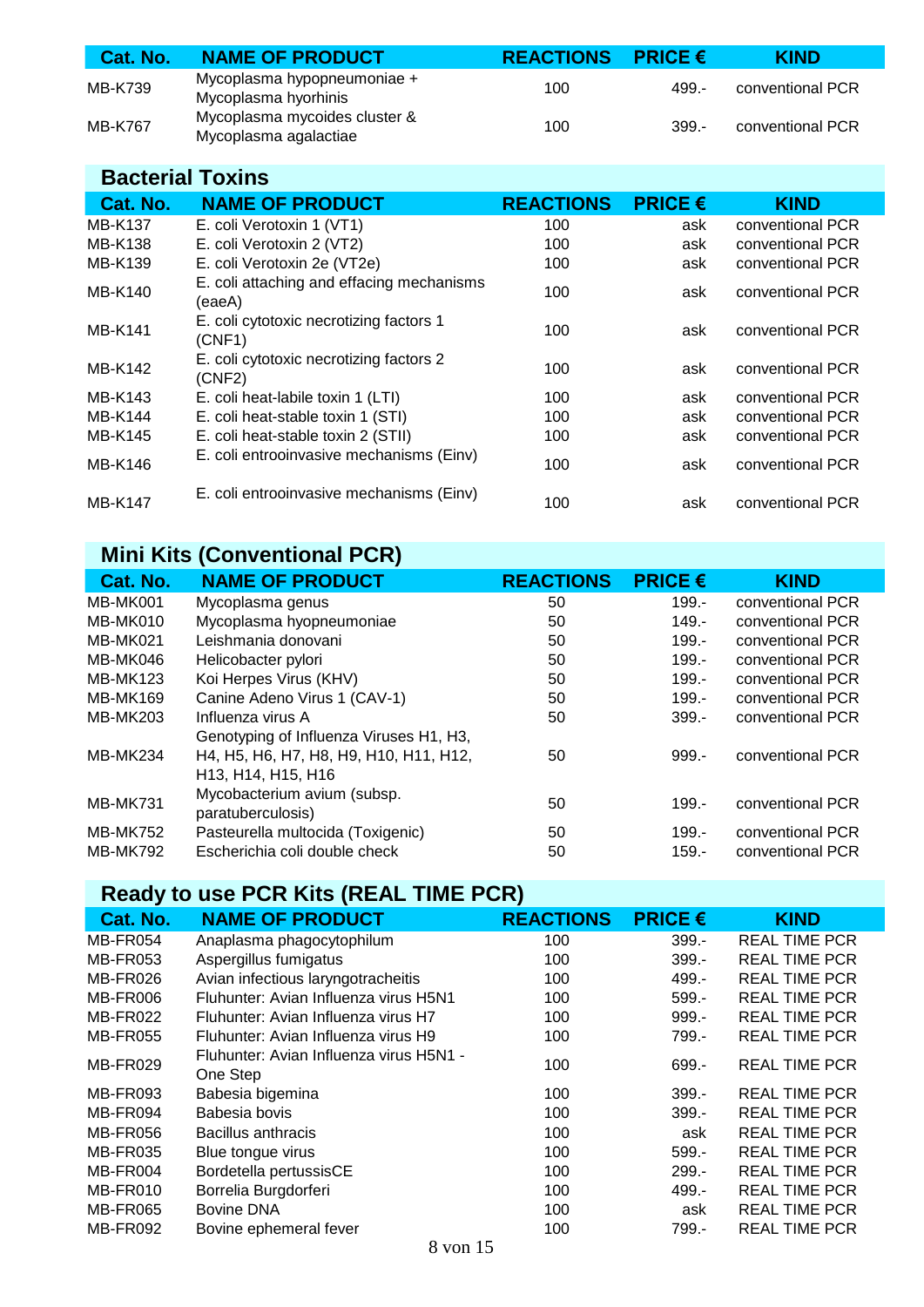| Cat. No.        | <b>NAME OF PRODUCT</b>                                            | <b>REACTIONS</b> | <b>PRICE <math>\epsilon</math></b> | <b>KIND</b>          |
|-----------------|-------------------------------------------------------------------|------------------|------------------------------------|----------------------|
| MB-FR045        | Bovine Herpes Virus 1 BHV-1                                       | 100              | 499.-                              | <b>REAL TIME PCR</b> |
| MB-FR072        | Bovine Respiratory syncytial virus                                | 100              | 699.-                              | <b>REAL TIME PCR</b> |
| MB-FR046        | Bovine viral diarrhoea virus BVDV                                 | 100              | 499.-                              | <b>REAL TIME PCR</b> |
| <b>MB-FR081</b> | Brucella spp.                                                     | 100              | 399.-                              | <b>REAL TIME PCR</b> |
| MB-FR049        | Campylobacter jejuni                                              | 100              | 299.-                              | <b>REAL TIME PCR</b> |
| MB-FR052        | Candida albicans                                                  | 100              | 399.-                              | <b>REAL TIME PCR</b> |
| <b>MB-FR080</b> | Chlamydia spp.                                                    | 100              | 399.-                              | <b>REAL TIME PCR</b> |
| MB-FR064        | Chicken DNA                                                       | 100              | ask                                | <b>REAL TIME PCR</b> |
| <b>MB-FR205</b> | Theileria annulata                                                | 100              | 499.-                              | <b>REAL TIME PCR</b> |
| <b>MB-FR104</b> | Classical swine fewer virus                                       | 100              | 599.-                              | <b>REAL TIME PCR</b> |
| MB-FR002        | Coxiella burnetii                                                 | 100              | 499.-                              | <b>REAL TIME PCR</b> |
| <b>MB-FR167</b> | Crimean-Congo haemorrhagic virus                                  | 100              | 599.-                              | <b>REAL TIME PCR</b> |
| MB-FR044        | Feline Herpes Virus                                               | 100              | 399.-                              | <b>REAL TIME PCR</b> |
| MB-FR047        | Foot and mouth disease FMD                                        | 100              | 799.-                              | <b>REAL TIME PCR</b> |
| <b>MB-FR085</b> | Glanders                                                          | 100              | 399.-                              | <b>REAL TIME PCR</b> |
| MB-FR017        | Gram-negative bacteria                                            | 100              | 299.-                              | <b>REAL TIME PCR</b> |
| MB-FR021        | Gram-positive Bacteria                                            | 100              | 499.-                              | <b>REAL TIME PCR</b> |
| MB-FR027        | Infectious bronchitis virus IBV                                   | 100              | 699.-                              | <b>REAL TIME PCR</b> |
|                 | Infectious Bursal disease IBDV - Gumboro                          |                  |                                    |                      |
| MB-FR078        | disease                                                           | 100              | 799.-                              | <b>REAL TIME PCR</b> |
| <b>MB-FR005</b> | Fluhunter: Influenza A virus                                      | 100              | $599. -$                           | <b>REAL TIME PCR</b> |
| <b>MB-FR058</b> | Fluhunter: Influenza virus H1                                     | 100              | 699.-                              | <b>REAL TIME PCR</b> |
|                 | Fluhunter: Influenza Virus H1N1 : to                              |                  |                                    |                      |
| <b>MB-FR063</b> | differentiate between seasonal H1N1 and                           | 100              | 899.-                              | <b>REAL TIME PCR</b> |
|                 | recently outbreak human H1N1 of swine                             |                  |                                    |                      |
|                 | origin                                                            |                  |                                    |                      |
| <b>MB-FR059</b> | Fluhunter: Influenza virus H3                                     | 100              | 699.-                              | <b>REAL TIME PCR</b> |
| <b>MB-FR088</b> | Fluhunter: Influenza virus N1                                     | 100              | 699.-                              | <b>REAL TIME PCR</b> |
| MB-FR087        | Fluhunter: Influenza virus N2                                     | 100              | 699.-                              | <b>REAL TIME PCR</b> |
| MB-FR079        | Pestes des petit ruminants PPR                                    | 100              | 799.-                              | <b>REAL TIME PCR</b> |
| <b>MB-FR060</b> | Fluhunter: Influenza A Virus - Ready to<br>use realtime PCR kitCE | 100              | 499.-                              | <b>REAL TIME PCR</b> |
| MB-FR101W       | Realtime Fluhunter: Influenza A                                   | 100              | 799.-                              | <b>REAL TIME PCR</b> |
| MB-FR102W       | Realtime Fluhunter: Swine Influenza A                             | 100              | 899.-                              | <b>REAL TIME PCR</b> |
| <b>MB-FR069</b> | Rift Valley fever virus                                           | 100              | 799.-                              | <b>REAL TIME PCR</b> |
| <b>MB-FR082</b> | Rota virus A                                                      | 100              | 799.-                              | <b>REAL TIME PCR</b> |
| MB-FR076        | Toxoplasma gondii                                                 | 100              | 199.-                              | <b>REAL TIME PCR</b> |
| MB-FR099        | Koi Herpes Virus KHV                                              | 100              | 299.-                              | <b>REAL TIME PCR</b> |
| <b>MB-FR100</b> | Koi Herpes Virus KHV internal control                             | 100              | 599.-                              | <b>REAL TIME PCR</b> |
| <b>MB-FR050</b> | Listeria monocytogenes                                            | 100              | 499.-                              | <b>REAL TIME PCR</b> |
| MB-FR084        | Lumpy skin disease virus                                          | 100              | 499.-                              | <b>REAL TIME PCR</b> |
| MB-FR048        | mammal DNA - internal control                                     | 100              | 599.-                              | <b>REAL TIME PCR</b> |
|                 | Mycobacterium avium sp.                                           |                  |                                    |                      |
| MB-FR014A       | paratuberculosis 100                                              | 100              | 499.-                              | <b>REAL TIME PCR</b> |
| MB-FR014B       | Mycobacterium avium sp.                                           | 1000             | ask                                | <b>REAL TIME PCR</b> |
|                 | paratuberculosis 1000                                             |                  |                                    |                      |
| MB-FR030        | Mycoplasma gallisepticum                                          | 100              | 299.-                              | <b>REAL TIME PCR</b> |
| MB-FR032        | Newcastle disease virus                                           | 100              | 799.-                              | <b>REAL TIME PCR</b> |
| MB-FR036        | Porcine reproductive and respiratory                              | 100              | $599. -$                           | <b>REAL TIME PCR</b> |
| MB-FR051        | syndrome virus<br>Rabies virus                                    | 100              | 499.-                              | <b>REAL TIME PCR</b> |
| MB-FR034        | Salmonella sp.                                                    | 100              | 299.-                              | <b>REAL TIME PCR</b> |
| MB-FR098        | <b>Tick DNA</b>                                                   | 100              | 499.-                              | <b>REAL TIME PCR</b> |
| MB-FR070        | West nile virus                                                   | 100              | 699.-                              | <b>REAL TIME PCR</b> |
| <b>MB-FR106</b> | Mycoplasma hyopneumoniae                                          | 100              | 399.-                              | <b>REAL TIME PCR</b> |
| <b>MB-FR109</b> | Legionella pneumoniae                                             | 100              | 399.-                              | <b>REAL TIME PCR</b> |
| <b>MB-FR110</b> | Clostridium perfringes serotype A                                 | 100              | 499.-                              | <b>REAL TIME PCR</b> |
| <b>MB-FR107</b> | Clostridium perfringes serotype B                                 | 100              | 1199.-                             | <b>REAL TIME PCR</b> |
| <b>MB-FR111</b> | Clostridium perfringes serotype C                                 | 100              | 699.-                              | <b>REAL TIME PCR</b> |
| <b>MB-FR112</b> | Clostridium perfringes serotype D                                 | 100              | 699.-                              | <b>REAL TIME PCR</b> |
| MB-FR113        | Clostridium perfringes serotype E                                 | 100              | 699.-                              | <b>REAL TIME PCR</b> |
|                 |                                                                   |                  |                                    |                      |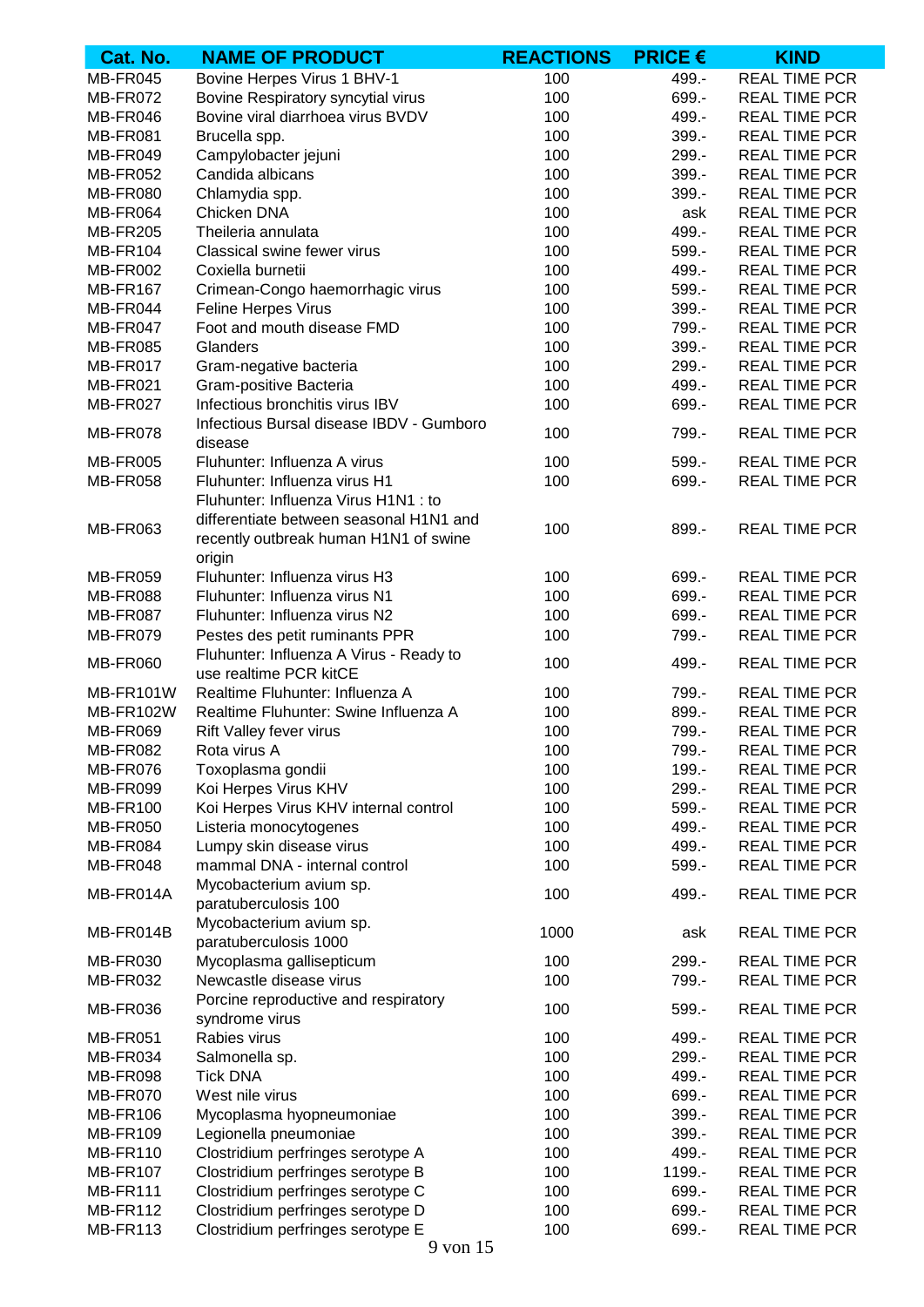| Cat. No.        | <b>NAME OF PRODUCT</b>                                                   | <b>REACTIONS</b> | <b>PRICE <math>\epsilon</math></b> | <b>KIND</b>          |
|-----------------|--------------------------------------------------------------------------|------------------|------------------------------------|----------------------|
| MB-FR114        | Clostridium perfringes toxin $\alpha$                                    | 100              | 399.-                              | <b>REAL TIME PCR</b> |
| <b>MB-FR115</b> | Clostridium perfringes toxin $\beta$                                     | 100              | 399.-                              | <b>REAL TIME PCR</b> |
| <b>MB-FR116</b> | Clostridium perfringes toxin $\varepsilon$                               | 100              | 399.-                              | <b>REAL TIME PCR</b> |
| <b>MB-FR117</b> | Clostridium perfringes toxin i                                           | 100              | 399.-                              | <b>REAL TIME PCR</b> |
| MB-FR119        | Mammal internal control for RNA based<br>targets viruses                 | 100              | 299.-                              | <b>REAL TIME PCR</b> |
| <b>MB-FR120</b> | Francisella tularensis                                                   | 100              | 399.-                              | <b>REAL TIME PCR</b> |
| <b>MB-FR121</b> | Francisella tularensis double check                                      | 100              | 399.-                              | <b>REAL TIME PCR</b> |
| <b>MB-FR122</b> | Giardia lamblia                                                          | 100              | 299.-                              | <b>REAL TIME PCR</b> |
| <b>MB-FR123</b> | Gram negative and positive bacteria                                      | 100              | 499.-                              | <b>REAL TIME PCR</b> |
| <b>MB-FR125</b> | <b>Total bacterial load</b><br>Fluhunter: Avian Influenza Virus Group A, | 100              | 299.-                              | <b>REAL TIME PCR</b> |
| MB-FR126        | H <sub>5</sub> , H <sub>7</sub> , H <sub>9</sub>                         | ask              | ask                                | <b>REAL TIME PCR</b> |
| <b>MB-FR127</b> | Mycoplasma synoviae<br>Fluhunter-Middle East-SARS-Real (Single           | 100              | 399.-                              | <b>REAL TIME PCR</b> |
| <b>MB-FR151</b> | Check)                                                                   | 100              | 499.-                              | <b>REAL TIME PCR</b> |
| <b>MB-FR152</b> | Fluhunter-Middle East-SARS-Real<br>(Double check)                        | 100              | 799.-                              | <b>REAL TIME PCR</b> |
| <b>MB-FR178</b> | Fluhunter: Influenza H6 + H9 + Internal<br>control (poultry)             | 100              | 699.-                              | <b>REAL TIME PCR</b> |
| MB-FR177        | Fluhunter: Influenza H6 virus                                            | 100              | 499.-                              | <b>REAL TIME PCR</b> |
| <b>MB-FR176</b> | Hepatitis E virus                                                        | 100              | 699.-                              | <b>REAL TIME PCR</b> |
| <b>MB-FR185</b> | Taylorella equigenitalis                                                 | 100              | 399.-                              | <b>REAL TIME PCR</b> |
| <b>MB-FR186</b> | Canina Parvovirus                                                        | 100              | 199.-                              | <b>REAL TIME PCR</b> |
| <b>MB-FR187</b> | Trypanosoma evansi                                                       | 100              | 399.-                              | <b>REAL TIME PCR</b> |
| <b>MB-FR189</b> | Rabies Genotyping (1,5 and 6)                                            | 100              | 799.-                              | <b>REAL TIME PCR</b> |
| <b>MB-FR192</b> | Rotavirus A + Mammal (including human)<br><b>Internal Control</b>        | 100              | 699.-                              | <b>REAL TIME PCR</b> |
| MB-FR194        | Brucella abortus                                                         | 100              | $399 -$                            | <b>REAL TIME PCR</b> |
| <b>MB-FR195</b> | Brucella abortus + Internal control                                      | 100              | 499.-                              | <b>REAL TIME PCR</b> |
| <b>MB-FR200</b> | FMD (Foot and Mouth virus) + Rinderpest<br>virus                         | 100              | 699.-                              | <b>REAL TIME PCR</b> |
| <b>MB-FR201</b> | Mycoplasma mycoides subsp. mycoides                                      | 100              | 399.-                              | <b>REAL TIME PCR</b> |
| <b>MB-FR202</b> | Avian Polyoma Virus                                                      | 100              | 399.-                              | <b>REAL TIME PCR</b> |
| <b>MB-FR203</b> | <b>Psittacine Beak and Feather Disease</b><br><b>PBFD</b>                | 100              | 399.-                              | <b>REAL TIME PCR</b> |
| MB-FR204        | Pasteurella multocida                                                    | 100              | 399.-                              | <b>REAL TIME PCR</b> |
| <b>MB-FR210</b> | African Swine Fever                                                      | 100              | 399.-                              | <b>REAL TIME PCR</b> |
| <b>MB-FR212</b> | Legionella pneumophila                                                   | 100              | 399.-                              | <b>REAL TIME PCR</b> |
| <b>MB-FR213</b> | Respiratory synctial virus A & B                                         | 100              | 799.-                              | <b>REAL TIME PCR</b> |
| MB-FR214        | HPV High Risk Genotyping (16,18,31,33)                                   | 100              | 699.-                              | <b>REAL TIME PCR</b> |
| MB-FR215        | Norovirus                                                                | 100              | 599.-                              | <b>REAL TIME PCR</b> |
| MB-FR216        | Hepatitis A virus                                                        | 100              | 599.-                              | <b>REAL TIME PCR</b> |
| <b>MB-FR220</b> | Fluhunter: Avian Influenza H8 virus                                      | 100              | 599.-                              | <b>REAL TIME PCR</b> |
| MB-FR221        | Fluhunter: Avian Influenza H12 virus                                     | 100              | 599.-                              | <b>REAL TIME PCR</b> |
| MB-FR223        | Fluhunter: Avian Influenza H6 virus                                      | 100              | 599.-                              | <b>REAL TIME PCR</b> |
| MB-FR224        | Fluhunter: Avian Influenza H4 virus                                      | 100              | 599.-                              | <b>REAL TIME PCR</b> |
| MB-FR225        | Fluhunter: Avian Influenza H7N9 virus                                    | 100              | 699.-                              | <b>REAL TIME PCR</b> |
|                 | Fluhunter: Avian Influenza H7N9 virus +                                  |                  |                                    |                      |
| MB-FR226        | Mammal (incl. Human) Internal control                                    | 100              | 799.-                              | <b>REAL TIME PCR</b> |
| MB-FR227        | <b>Equine Herpes Virus-1</b>                                             | 100              | 299.-                              | <b>REAL TIME PCR</b> |
| MB-FR228        | <b>Equine Herpes Virus-2</b>                                             | 100              | 299.-                              | <b>REAL TIME PCR</b> |
| <b>MB-FR230</b> | Fluhunter: N3-Influenza-virus                                            | 100              | 499.-                              | <b>REAL TIME PCR</b> |
| <b>MB-FR231</b> | Fluhunter: N8-Influenza-virus                                            | 100              | 499.-                              | <b>REAL TIME PCR</b> |
| <b>MB-FR232</b> | Fluhunter: N9-Influenza-virus                                            | 100              | 499.-                              | <b>REAL TIME PCR</b> |
| <b>MB-FR233</b> | Fluhunter: N6 Influenza virus                                            | 100              | 499.-                              | <b>REAL TIME PCR</b> |
| MB-FR243        | Fluhunter: N7 Influenza virus                                            | 100              | 499.-                              | <b>REAL TIME PCR</b> |
| MB-FR244        | Fluhunter: N5 Influenza virus                                            | 100              | 499.-                              | <b>REAL TIME PCR</b> |
| MB-FR245        | Fluhunter: N4 Influenza virus                                            | 100              | 499.-                              | <b>REAL TIME PCR</b> |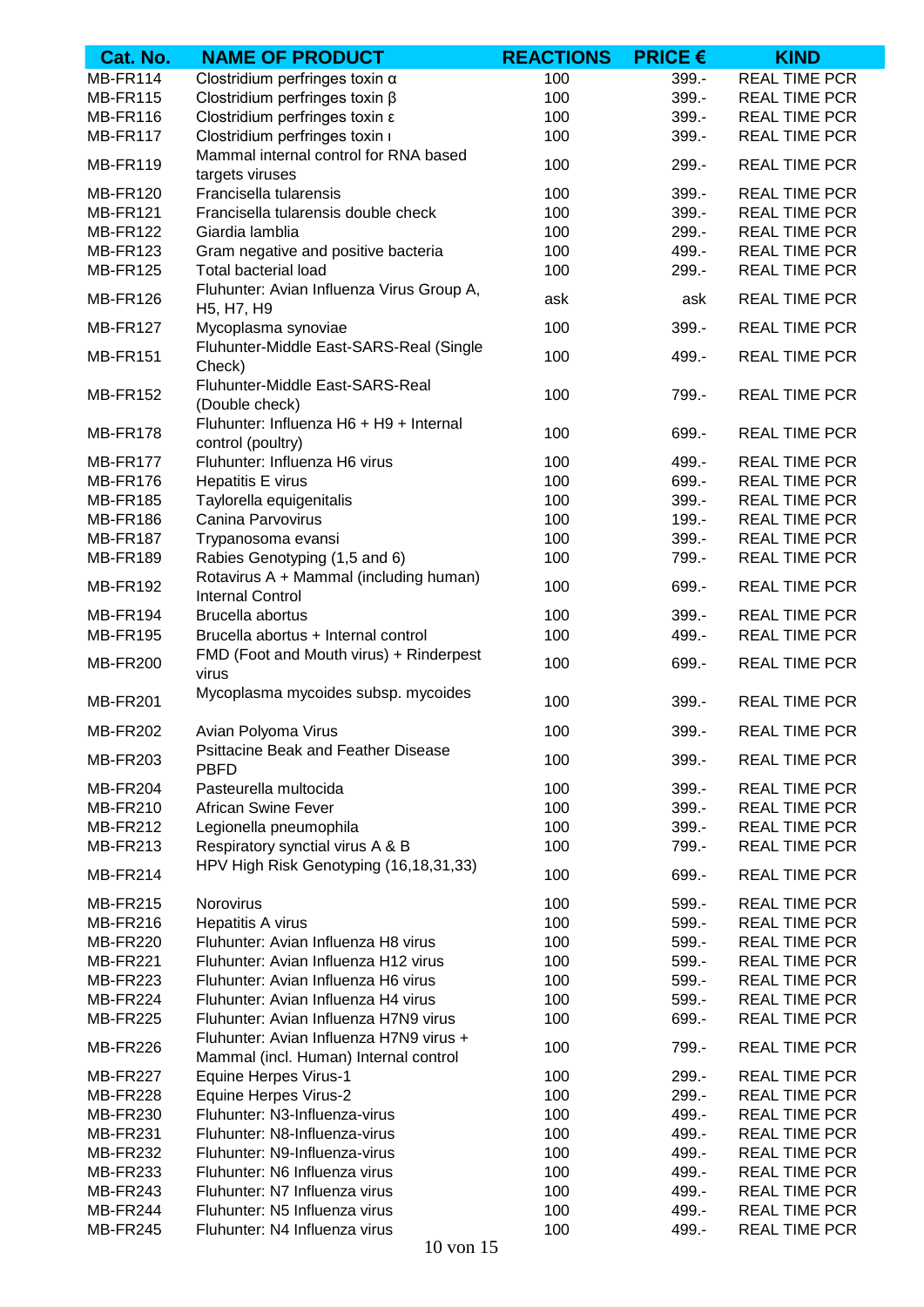| Cat. No.        | <b>NAME OF PRODUCT</b>                            | <b>REACTIONS</b> | <b>PRICE <math>\epsilon</math></b> | <b>KIND</b>          |
|-----------------|---------------------------------------------------|------------------|------------------------------------|----------------------|
| MB-FR246        | Fluhunter: H6N1 Influenza virus                   | 100              | 599.-                              | <b>REAL TIME PCR</b> |
| MB-FR247        | Fluhunter: H3N2 Influenza virus                   | 100              | 599.-                              | <b>REAL TIME PCR</b> |
|                 | Fluhunter: H5N8 Influenza virus +                 |                  |                                    |                      |
| MB-FR249        | mammal (incl. Human) internal control             | 100              | 599.-                              | <b>REAL TIME PCR</b> |
|                 | Fluhunter: H5N8 Influenza virus + avian           |                  |                                    |                      |
| <b>MB-FR250</b> | internal control                                  | 100              | 599.-                              | <b>REAL TIME PCR</b> |
|                 | Fluhunter: H5N1 Influenza virus + avian           |                  |                                    |                      |
| <b>MB-FR251</b> | internal control                                  | 100              | 599.-                              | <b>REAL TIME PCR</b> |
|                 | Avian Polyoma virus + Beak and Feather            |                  |                                    |                      |
| <b>MB-FR255</b> | disease virus                                     | 100              | $599. -$                           | <b>REAL TIME PCR</b> |
| <b>MB-FR256</b> | Fluhunter: H10N9 Influenza virus                  | 100              | 699.-                              | <b>REAL TIME PCR</b> |
|                 | Mycobacterium tuberculosis / Rifampicin           |                  |                                    | <b>REAL TIME PCR</b> |
| <b>MB-FR257</b> | resistance                                        | 100              | $399. -$                           |                      |
| <b>MB-FR258</b> | Mycobacterium bovis                               | 100              | 399.-                              | <b>REAL TIME PCR</b> |
| <b>MB-FR259</b> | Contagious caprine pleuropneumoniae               | 100              | 399.-                              | <b>REAL TIME PCR</b> |
|                 | (Mycoplasma capricolum)                           |                  |                                    |                      |
| <b>MB-FR260</b> | Streptococcus Equi                                | 100              | 399.-                              | <b>REAL TIME PCR</b> |
| <b>MB-FR261</b> | <b>Bovine Coronavirus</b>                         | 100              | 599.-                              | <b>REAL TIME PCR</b> |
| <b>MB-FR262</b> | Fluhunter: Avian Influenza H11                    | 100              | 499.-                              | <b>REAL TIME PCR</b> |
| <b>MB-FR263</b> | Fluhunter: Avian Influenza H10                    | 100              | 499.-                              | <b>REAL TIME PCR</b> |
| MB-FR264        | Fluhunter: H10N8-Avian Influenza Virus            | 100              | 599.-                              | <b>REAL TIME PCR</b> |
| <b>MB-FR265</b> | Fluhunter: H6N1-Avian Influenza Virus             | 100              | 599.-                              | <b>REAL TIME PCR</b> |
| MB-FR266        | Fluhunter: H6N6-Avian Influenza Virus             | 100              | 599.-                              | <b>REAL TIME PCR</b> |
| MB-FR267        | Fluhunter: H4N6-Avian Influenza Virus             | 100              | 599.-                              | <b>REAL TIME PCR</b> |
| MB-FR268        | Fluhunter: H4N2-Avian Influenza Virus             | 100              | 599.-                              | <b>REAL TIME PCR</b> |
| <b>MB-FR269</b> | Fluhunter: H4N5-Avian Influenza Virus             | 100              | 599.-                              | <b>REAL TIME PCR</b> |
| <b>MB-FR270</b> | Fluhunter: H4N9-Avian Influenza Virus             | 100              | 599.-                              | <b>REAL TIME PCR</b> |
|                 |                                                   |                  |                                    |                      |
| <b>MB-FR271</b> | Fluhunter: H9N2-Avian Influenza Virus             | 100              | 699.-                              | <b>REAL TIME PCR</b> |
| MB-FR272        | Fluhunter: Influenza Virus H14                    | 100              | 499.-                              | <b>REAL TIME PCR</b> |
| MB-FR273        | Fluhunter: Influenza Virus H15                    | 100              | 499.-                              | <b>REAL TIME PCR</b> |
| MB-FR274        | Fluhunter: Influenza Virus H16                    | 100              | 499.-                              | <b>REAL TIME PCR</b> |
| <b>MB-FR275</b> | Fluhunter: H16N3 Avian Influenza Virus            | 100              | 599.-                              | <b>REAL TIME PCR</b> |
| MB-FR276        | Fluhunter: Influenza Virus H13                    | 100              | 499.-                              | <b>REAL TIME PCR</b> |
| MB-FR277        | Fluhunter: H13N8-Avian Influenza Virus            | 100              | 699.-                              | <b>REAL TIME PCR</b> |
| <b>MB-FR278</b> | Fluhunter: H13N9-Avian Influenza Virus            | 100              | 699.-                              | <b>REAL TIME PCR</b> |
| <b>MB-FR279</b> | Fluhunter: H13N3-Avian Influenza Virus            | 100              | 599.-                              | <b>REAL TIME PCR</b> |
| <b>MB-FR280</b> | Fluhunter: H14N3-Avian Influenza Virus            | 100              | 599.-                              | <b>REAL TIME PCR</b> |
| <b>MB-FR281</b> | Fluhunter: H14N6-Avian Influenza Virus            | 100              | 599.-                              | <b>REAL TIME PCR</b> |
| <b>MB-FR282</b> | Fluhunter: H14N8-Avian Influenza Virus            | 100              | 599.-                              | <b>REAL TIME PCR</b> |
| MB-FR283        | Fluhunter: H14N2-Avian Influenza Virus            | 100              | 599.-                              | <b>REAL TIME PCR</b> |
| MB-FR284        | Fluhunter: H15N9-Avian Influenza Virus            | 100              | 699.-                              | <b>REAL TIME PCR</b> |
| <b>MB-FR285</b> | Fluhunter: H15N8-Avian Influenza Virus            | 100              | 699.-                              | <b>REAL TIME PCR</b> |
| MB-FR286        | Bluetongue Virus serotype 1                       | 100              | 499.-                              | <b>REAL TIME PCR</b> |
| MB-FR287        | Bluetongue Virus serotype 4                       | 100              | 499.-                              | <b>REAL TIME PCR</b> |
| MB-FR288        | Bluetongue Virus serotype 6                       | 100              | 499.-                              | <b>REAL TIME PCR</b> |
| <b>MB-FR289</b> | Bluetongue Virus serotype 8                       | 100              | 499.-                              | <b>REAL TIME PCR</b> |
| MB-FR290        | Theileria genus                                   | 100              | 399.-                              | <b>REAL TIME PCR</b> |
| <b>MB-FR291</b> | Anaplasma genus                                   | 100              | 399.-                              | <b>REAL TIME PCR</b> |
| MB-FR292        | Babesia genus                                     | 100              | 399.-                              | <b>REAL TIME PCR</b> |
|                 |                                                   |                  |                                    |                      |
| MB-FR293        | Epizootic haemorrhagic disease Virus              | 100              | 399.-                              | <b>REAL TIME PCR</b> |
| MB-FR295        | Campylobacter jejuni, C.lari, C.coli<br>Multiplex | 100              | $599. -$                           | <b>REAL TIME PCR</b> |
| MB-FR296        | Identification of Porcine DNA                     | 100              | 399.-                              | <b>REAL TIME PCR</b> |
| MB-FR297        | Pseudomonas aeruginosa                            | 100              | 399.-                              | <b>REAL TIME PCR</b> |
| MB-FR298        | Yersinia enterocolita                             | 100              | 399.-                              | <b>REAL TIME PCR</b> |
| MB-FR299        | Vibrio parahaemolyticus                           | 100              | 399.-                              | <b>REAL TIME PCR</b> |
| <b>MB-FR300</b> | Coronabacter sakazakii                            | 100              | 399.-                              | <b>REAL TIME PCR</b> |
|                 |                                                   | 100              | 399.-                              | <b>REAL TIME PCR</b> |
| <b>MB-FR301</b> | Clostridium perfringens                           |                  |                                    |                      |
| <b>MB-FR302</b> | <b>Bacillus cereus</b>                            | 100              | 399.-                              | <b>REAL TIME PCR</b> |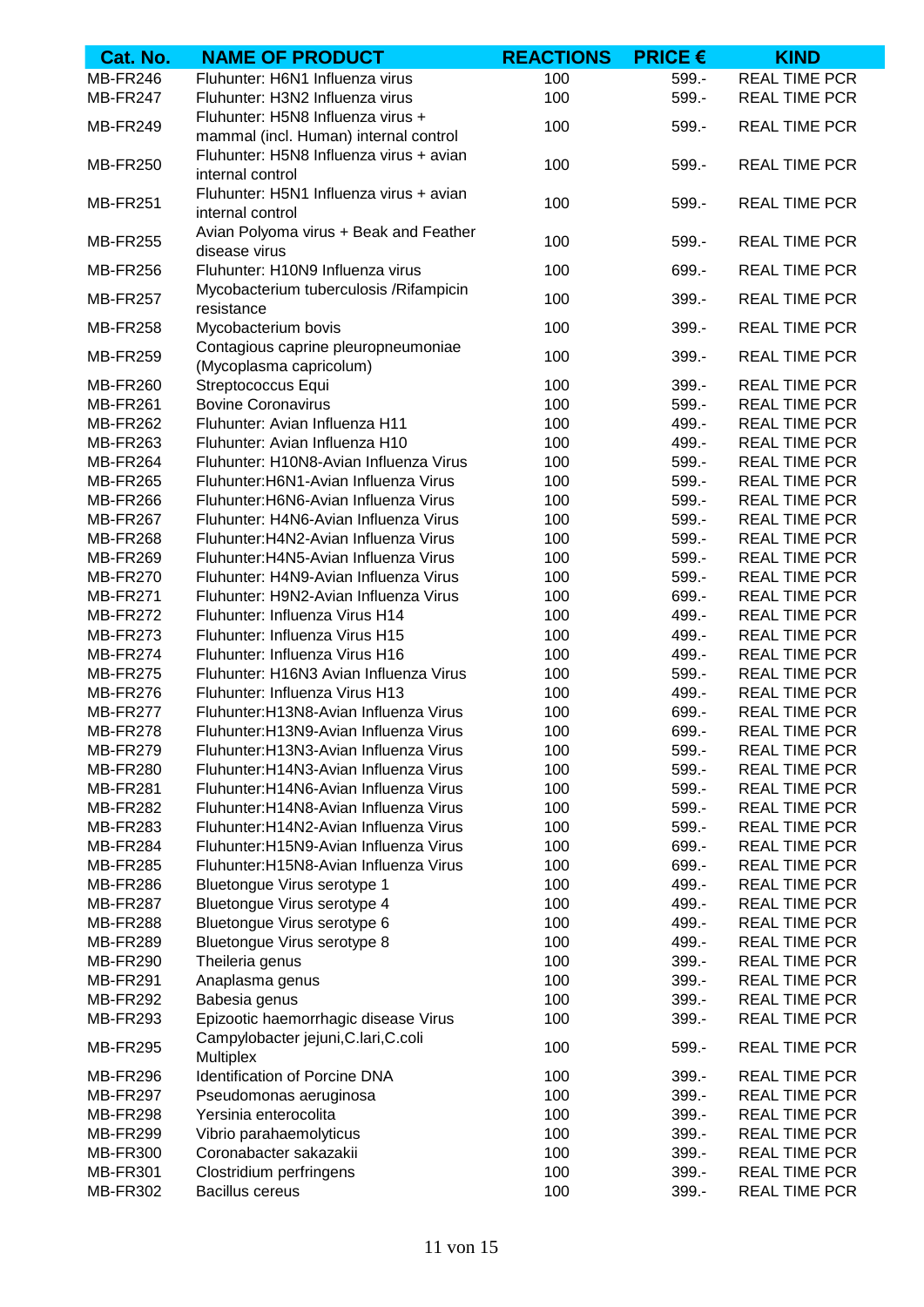| Cat. No.        | <b>NAME OF PRODUCT</b>                                                                                                                   | <b>REACTIONS</b> | <b>PRICE <math>\epsilon</math></b> | <b>KIND</b>          |
|-----------------|------------------------------------------------------------------------------------------------------------------------------------------|------------------|------------------------------------|----------------------|
| <b>MB-FR304</b> | Fluhunter: Highly Pathogenic Avian<br>Influenza Virus H5N1 (Determination of<br>virulence potential; PCR-typing of the<br>pathogenicity) | 100              | 699.-                              | <b>REAL TIME PCR</b> |
| <b>MB-FR305</b> | Tritrichomonas foetus                                                                                                                    | 100              | $399 -$                            | <b>REAL TIME PCR</b> |
| <b>MB-FR306</b> | Eimeria tenella                                                                                                                          | 100              | $399 -$                            | <b>REAL TIME PCR</b> |
| <b>MB-FR313</b> | Foot and mouth disease Virus (FMD),<br>Type: Asia1                                                                                       | 100              | ask                                | <b>REAL TIME PCR</b> |
| MB-FR314        | Foot and mouth disease Virus (FMD),<br>$Type: O$                                                                                         | 100              | ask                                | <b>REAL TIME PCR</b> |
| <b>MB-FR315</b> | Foot and mouth disease Virus (FMD),<br>Type: C                                                                                           | 100              | ask                                | <b>REAL TIME PCR</b> |
| MB-FR316        | Foot and mouth disease Virus (FMD),<br>Type: A                                                                                           | 100              | ask                                | <b>REAL TIME PCR</b> |
| MB-FR317        | <b>Bluetongue Virus 2</b>                                                                                                                | 100              | $599 -$                            | <b>REAL TIME PCR</b> |
| <b>MB-FR356</b> | Fluhunter: Avian Influenza Virus H5N2                                                                                                    | 100              | $599 -$                            | <b>REAL TIME PCR</b> |
| <b>MB-FR357</b> | Fluhunter: Avian Influenza Virus H5N6                                                                                                    | 100              | $599 -$                            | <b>REAL TIME PCR</b> |

| <b>Plant Medicine Solution</b> |                                                                                                               |                  |                |             |  |  |
|--------------------------------|---------------------------------------------------------------------------------------------------------------|------------------|----------------|-------------|--|--|
| Cat. No.                       | <b>NAME OF PRODUCT</b>                                                                                        | <b>REACTIONS</b> | <b>PRICE €</b> | <b>KIND</b> |  |  |
| MB-PR-01                       | Garlic panel: (Onion yellow dward virus,<br>leek yellow virus, Garlic Common latent<br>virus and Allexivirus) | 100              | ask            |             |  |  |
| <b>MB-PR-02</b>                | Onion Bulb virus panel (Onion yellow<br>dwarf virus and Allexivirus)                                          | 100              | ask            |             |  |  |
| MB-PR-03                       | Peanut seed panel (peanut mottle virus<br>and Peanut stripe virus)                                            | 100              | ask            |             |  |  |
| MB-PR-04                       | Pepper Panel (Tobacco mild green<br>mosaic virus, Pepper mild mottle virus and<br>Tomato mosaic virus)        | 100              | ask            |             |  |  |
| <b>MB-PR-05</b>                | Potato leaf roll virus                                                                                        | 50               | $299 -$        |             |  |  |
| MB-PR-06                       | Cucumber mosaic virus                                                                                         | 50               | 299.-          |             |  |  |
| <b>MB-PR-07</b>                | Plux pox virus                                                                                                | 50               | 299.-          |             |  |  |
| MB-PR-08                       | Asparagus virus                                                                                               | 50               | 299.-          |             |  |  |
| MB-PR-09                       | Banana streak virus                                                                                           | 50               | 299.-          |             |  |  |
| <b>MB-PR-10</b>                | Bean golden mosaic virus                                                                                      | 50               | 299.-          |             |  |  |
| MB-PR-11                       | Maize chlorotic mottle virus                                                                                  | 50               | 299.-          |             |  |  |
| MB-PR-12                       | <b>MICROBOSS Plant DNA isolation kit</b>                                                                      | 100              | ask            |             |  |  |
| MB-PR-13                       | <b>MICROBOSS Plant RNA isolation kit</b>                                                                      | 100              | ask            |             |  |  |
| MB-PR-14                       | <b>MICOBOSS Plant Master Mix</b>                                                                              | 100              | ask            |             |  |  |
| MB-PR-15                       | MICROBOSS Plant one step RNA Master<br>mix                                                                    | 100              | ask            |             |  |  |
| MB-PR-16                       | <b>MICROBOSS Plant Realtime Master MIX</b>                                                                    | 100              | ask            |             |  |  |
| MB-PR-17                       | MICROBOSS Ladder 100 bp-1000bp                                                                                | 100              | ask            |             |  |  |
| MB-PR-18                       | MICROBOSS cDNA kit                                                                                            | 100              | ask            |             |  |  |
| MB-PR-19                       | Tobaco Mild green mosaic virus                                                                                | 50               | 299.-          |             |  |  |
| MB-PR-20                       | <b>ASPARAGUS VIRUS 1</b>                                                                                      | 50               | 299.-          |             |  |  |
| <b>MB-PR-21</b>                | Tomato mosaic virus                                                                                           | 50               | $299. -$       |             |  |  |
| MB-PR-22                       | Potato black ringspot virus                                                                                   | 50               | 299.-          |             |  |  |
| MB-PR-23                       | Potato virus A                                                                                                | 50               | 299.-          |             |  |  |

| <b>Chemicals PCR analysis*</b> |                                           |               |                                    |             |  |
|--------------------------------|-------------------------------------------|---------------|------------------------------------|-------------|--|
| Cat. No.                       | <b>NAME OF PRODUCT</b>                    | <b>AMOUNT</b> | <b>PRICE <math>\epsilon</math></b> | <b>KIND</b> |  |
| MB0001                         | Microboss universal DNA isolation kit 50  | 50            | 79.-                               |             |  |
| MB0002                         | Microboss universal DNA isolation kit 100 | 100           | $150 -$                            |             |  |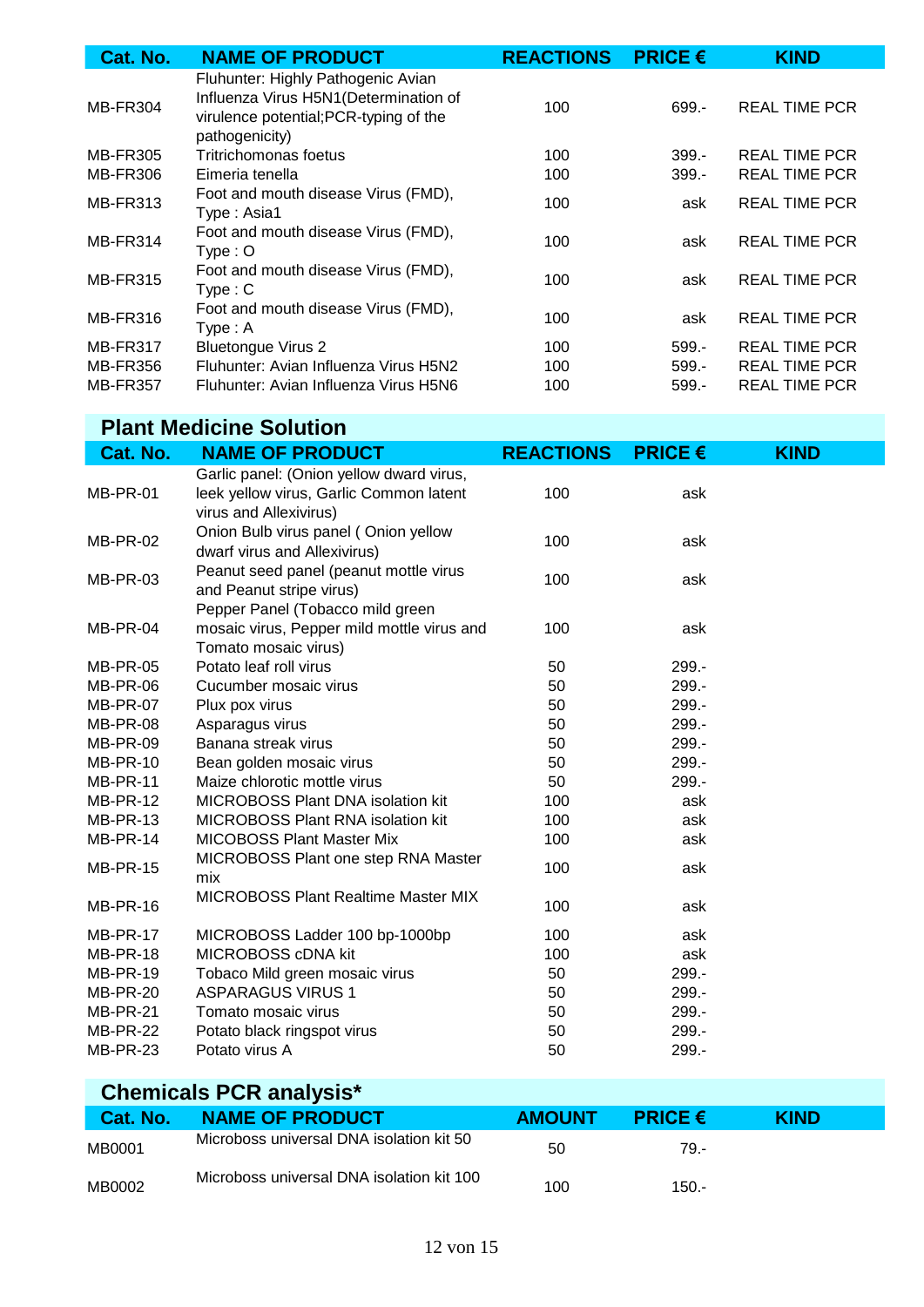| Cat. No.                | <b>NAME OF PRODUCT</b>                                           | <b>REACTIONS</b> | <b>PRICE <math>\epsilon</math></b> | <b>KIND</b> |
|-------------------------|------------------------------------------------------------------|------------------|------------------------------------|-------------|
| MB0003                  | Microboss universal DNA isolation kit 250                        | 250              | 399.-                              |             |
| MB0004                  | Microboss universal DNA isolation kit<br>1000                    | 1000             | 1200.-                             |             |
| MB0005                  | Microboss Safety PCR cabinet (basic)                             | per piece        | 699.-                              |             |
| MB0006                  | Microboss Safety PCR cabinet (Advance)                           | per piece        | 1099.-                             |             |
| MB0007                  | Microboss molecular lab-van (solar mobile<br>PCR van)            | per piece        | ask                                |             |
| MB0011                  | Microboss PCR Mastermix solution (2x)<br>100                     | $1 \,$ ml        | $25. -$                            |             |
| MB0012                  | Microboss PCR Mastermix solution (2x)<br>1000 reactions          | $10 \mathrm{m}$  | $159. -$                           |             |
| MB0021                  | Microboss One Step RT-Master mix 30                              | 30 reactions     | $125. -$                           |             |
| MB0022                  | Microboss One Step RT-Master Mix 200                             | 200 reactions    | 450.-                              |             |
| MB0031                  | Microboss RT Master mix (cDNA<br>Synthesis Kit)                  | 100 reactions    | $250 -$                            |             |
| MB0041                  | Microboss loading dye (Blue) 1ml                                 | $1 \text{ ml}$   | $12 -$                             |             |
| MB0042                  | Microboss loading dye (Blue) 10x1ml                              | $10 \times 1$ ml | $90 -$                             |             |
| MB0051                  | Microboss TAE Buffer (10x)                                       | 1 liter          | $12 -$                             |             |
| MB0052                  | Microboss TAE Buffer (10x)                                       | 10 liter         | $100.-$                            |             |
| MB0061                  | Microboss Generuler (100 bp)                                     | 50 ug            | $39 -$                             |             |
| MB0071                  | Microboss DNA isolation kit (store at room<br>temperature) 250   | 250 reactions    | $99. -$                            |             |
| MB0072                  | Microboss DNA isolation kit (store at room<br>temperature) 1000  | 1000 reactions   | 299.-                              |             |
| MB0073                  | Microboss DNA isolation kit (store at room<br>temperature) 5000  | 5000 reactions   | 750.-                              |             |
| MB0074                  | Microboss DNA isolation kit (store at room<br>temperature) 10000 | 10000 reactions  | 1099.-                             |             |
| MB0087                  | Random Hexamer Primer (100)                                      | 1 vial           | $10. -$                            |             |
| <b>MB0088</b>           | Oligo dT 20mer (100)                                             | 1 vial           | $10. -$                            |             |
| MB0089                  | T3 Promotor (100)                                                | 1 vial           | $10. -$                            |             |
| MB0090                  | T7 Promotor (100)                                                | 1 vial           | $10. -$                            |             |
| MB0091                  | T7 Terminator (100)                                              | 1 vial           | $10. -$                            |             |
| MB0094                  | 10 x PCR buffer                                                  | ask              | $7 -$                              |             |
| MB0096                  | dNTP mix 10 mM                                                   | 500              | $22 -$                             |             |
| MB0097                  | Molecular water 250ml                                            | 250 ml           | $20 -$                             |             |
| MB0098                  | Molecular water 1ml $(1ml \times 10 = 10$ tubes)                 | 10 tubes         | $10. -$                            |             |
| MB0075                  | Agarose 100gr (for PCR)                                          | 100 gr           | $100. -$                           |             |
| MB0076                  | Ethanol (500ml) (Molecular grade)                                | 500 ml           | $69 -$                             |             |
| MB0077                  | Ethium Bromide                                                   | ask              | $15. -$                            |             |
| MB0079                  | RNA isolation kit (Virus)                                        | 100              | 399.-                              |             |
| MB0080                  | DNA Polymerase (Recombinant)                                     | 1000 IU          | ask                                |             |
| MB0081                  | DNA Polymerase (Native)                                          | 1000 IU          | ask                                |             |
| MB0082                  | 10x Reactionbuffer for MB0081                                    | 1.0 <sub>µ</sub> | $10. -$                            |             |
| MB0083                  | Tth DNA Polymerase                                               | ask              | ask                                |             |
| MB0085                  | Reverse transcriptase (MMuLV)                                    | ask              | ask                                |             |
| MB0086                  | RNase Inhibitor                                                  | 1000 IU          | $75. -$                            |             |
| MB0092<br><b>MB0078</b> | Human beta-Actin Primer<br>Primer synthesis                      | ask<br>ask       | ask<br>ask                         |             |
|                         | Restriction enzyme (Please send us the                           |                  |                                    |             |
| MB0084                  | name of the Restriction enzyme, we will<br>send you quotation)   | 1000 IU          | ask                                |             |
| MB0100                  | DNA Isolation (magnetic beads)                                   | 100 reactions    | $99 -$                             |             |
| MB0101                  | RNA Isolation (magnetic beads)                                   | 100 reactions    | $129. -$                           |             |
| MB0102                  | Turbo PCR master mix 1ml                                         | $1 \text{ ml}$   | $40. -$                            |             |
| MB0103                  | Turbo PCR master mix 10ml                                        | $10 \mathrm{m}$  | $300.-$                            |             |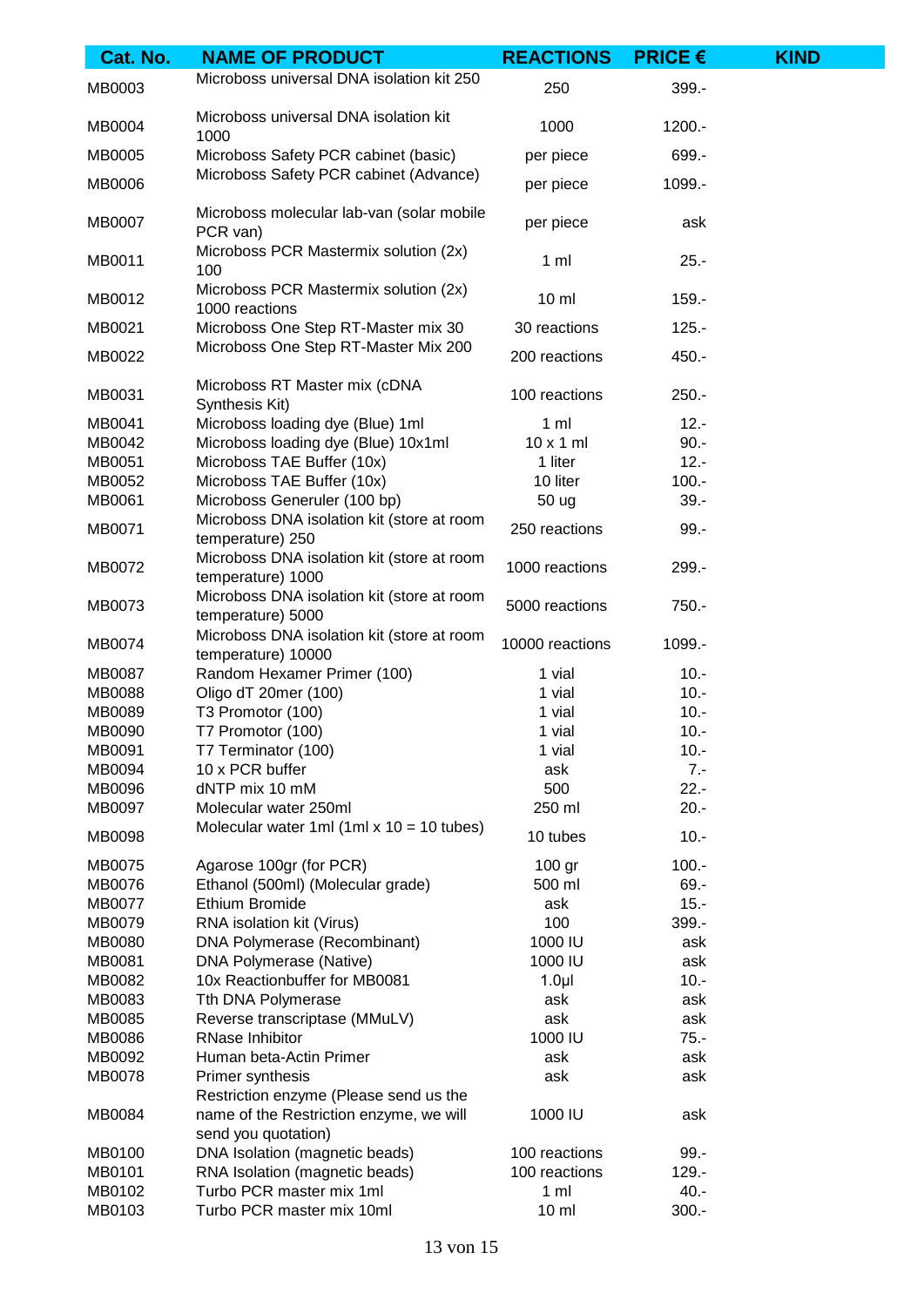| Cat. No. | <b>NAME OF PRODUCT</b>                                                                                                                              | <b>REACTIONS</b> | <b>PRICE €</b> | <b>KIND</b> |
|----------|-----------------------------------------------------------------------------------------------------------------------------------------------------|------------------|----------------|-------------|
| MB0104   | Ethidium bromide-Adsorber-Pads (to<br>remove Ethidium bromide buffer as well<br>as solution to convert this in<br>environmentally frendly solution) | 10 pcs           | ask            |             |
| MB0112   | PCR crosscontamination preventor                                                                                                                    | $100$ ml         | $15.-$         |             |
| MB0113   | LB-Medium (Luria/Miller) (liquid, sterile,<br>ready to use kit)                                                                                     | $100$ ml         | $40 -$         |             |
| MB0114   | SOC-Medium (liquid, sterile, ready to use<br>kit)                                                                                                   | $100 \mathrm{m}$ | $50 -$         |             |
| MB0115   | LB-Agar plate with ampicilin (20 plates)                                                                                                            | 20 plates        | $40 -$         |             |
| MB0116   | LB-Agar Medium powder                                                                                                                               | 100 <sub>q</sub> | $20 -$         |             |
| MB0117   | Ampicilin solution stock ready to use                                                                                                               | 100 g            | $20. -$        |             |
| MB0118   | <b>IPTG</b>                                                                                                                                         | 250 mg           | ask            |             |
| MB0119   | X-beta-Gal                                                                                                                                          | $100 \text{ mg}$ | ask            |             |
| MB0120   | Blood Sample Collection Kit 20                                                                                                                      | 20               | ask            |             |
| MB0121   | Blood Sample Collection Kit 100                                                                                                                     | 100              | ask            |             |

#### **GMO**

| Cat. No.       | <b>NAME OF PRODUCT</b>                                | <b>AMOUNT</b> | <b>PRICE <math>\epsilon</math></b> | <b>KIND</b>      |
|----------------|-------------------------------------------------------|---------------|------------------------------------|------------------|
| MB-K304        | Ready to use PCR kit (GM Soybean:<br>detecting EPSPS) | 100           | $199 -$                            | conventional PCR |
| MB-K305        | Ready to use PCR kit (GM Soybean: detect              | 100           | $199 -$                            | conventional PCR |
| MB-K306        | Ready to use PCR kit (GM Soybean: detect              | 100           | $199 -$                            | conventional PCR |
| <b>MB-K771</b> | Soybean specific (internal control) DNA               | 100           | $199 -$                            | conventional PCR |
| MB-K308        | Ready to use PCR kit (GM Maize: detecting             | 100           | $199 -$                            | conventional PCR |
| MB-K309        | Ready to use PCR kit (GM Maize: detecting             | 100           | $199 -$                            | conventional PCR |
| MB-K310        | Ready to use PCR kit (GM Maize: detecting             | 100           | $199 -$                            | conventional PCR |
| MB-K311        | Ready to use PCR kit (GM Maize: detecting             | 100           | $199 -$                            | conventional PCR |

#### **MICROBOSS Hightech-Barcode**

| Cat. No.       | <b>NAME OF PRODUCT</b>                                                                                                       | <b>REACTIONS</b> | <b>PRICE <math>\epsilon</math></b> | <b>KIND</b>      |
|----------------|------------------------------------------------------------------------------------------------------------------------------|------------------|------------------------------------|------------------|
| <b>MB-K772</b> | MICROBOSS Hightech barcode (avain):<br>Ready to use PCR kit for barcoding birds<br>+ 10 free genesequencings                 | 100              | $399 -$                            | conventional PCR |
| <b>MB-K773</b> | MICROBOSS Hightech barcode (avian):<br>Ready to use PCR kit for barcoding birds<br>containing genesequencing solution        | 100              | $399 -$                            | conventional PCR |
| <b>MB-K774</b> | MICROBOSS Hightech barcode<br>(mammals): Ready to use PCR kit for<br>barcoding mammals + 10 free<br>genesequencings          | 100              | $399 -$                            | conventional PCR |
| <b>MB-K775</b> | MICROBOSS Hightech barcode<br>(mammals) Ready to use PCR kit for<br>barcoding mammals containing<br>genesequencing solutions | 100              | $399 -$                            | conventional PCR |
| <b>MB-K776</b> | MICROBOSS Hightech barcode (fish)<br>Ready to use PCR kit for barcoding fish +<br>10 free genesequencings                    | 100              | $399 -$                            | conventional PCR |
| <b>MB-K777</b> | MICROBOSS Hightech barcode (fish)<br>Ready to use PCR kit for barcoding fish<br>containing genesequencing solutions          | 100              | $399 -$                            | conventional PCR |

Conditions and terms of the **Microboss Hightech GmbH**

Prices are ex factory, shipping charges and sales tax are extra. Our business terms apply.

Specifications can change without prior notice.

Official written orders will be accepted.

Please inquire for delivery times.